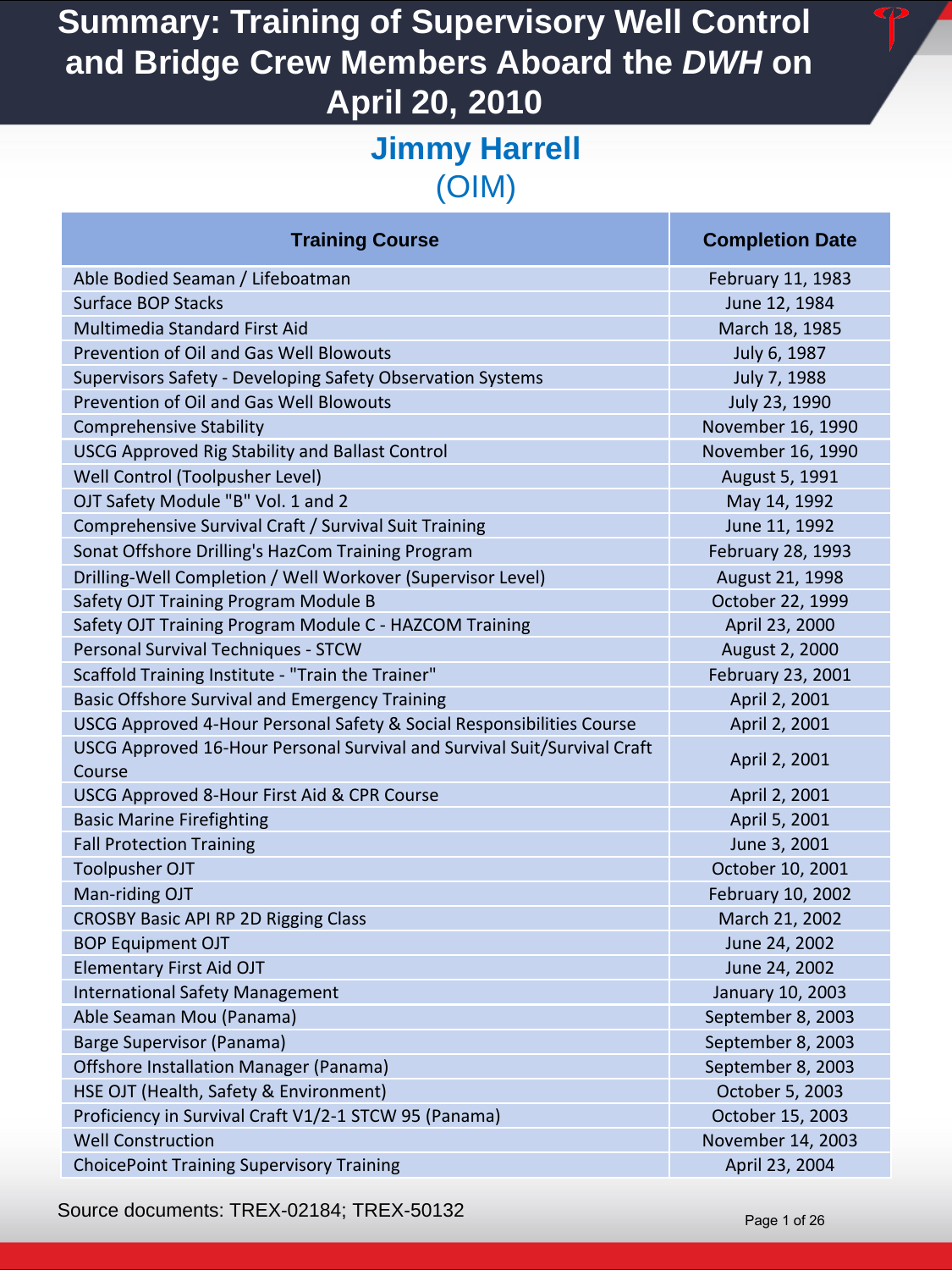#### **Jimmy Harrell**  (OIM)

| <b>Training Course</b>                                          | <b>Completion Date</b> |
|-----------------------------------------------------------------|------------------------|
| <b>IADC Rig Pass Certification</b>                              | July 2, 2004           |
| HSE Additional Rig Based Training OJT                           | January 1, 2005        |
| <b>Careful Communication</b>                                    | August 9, 2005         |
| Recognizing Conflicts of Interest                               | August 10, 2005        |
| <b>Ethics Overview</b>                                          | August 10, 2005        |
| Economic Trade Sanctions / OFAC                                 | September 15, 2005     |
| <b>Understanding Foreign Corrupt Practices Act</b>              | September 16, 2005     |
| <b>Transocean Code of Conduct</b>                               | September 16, 2005     |
| DP Lessons Learned (Dynamically Positioned Vessels)             | November 10, 2005      |
| Preventing Workplace Harassment                                 | December 13, 2005      |
| Major Emergency Management                                      | June 23, 2006          |
| PIC (Person-in-Charge) Assessment                               | June 23, 2006          |
| <b>OIM Controlling Emergencies Assessment</b>                   | June 23, 2006          |
| Deepwater Drilling Leadership Training                          | July 27, 2006          |
| Respect in the Workplace                                        | January 26, 2007       |
| <b>Equal Employment Opportunity</b>                             | January 26, 2007       |
| API RP 2D Rigger                                                | July 22, 2008          |
| <b>IADC WellCAP Supervisor Training</b>                         | August 29, 2008        |
| <b>Well Control</b>                                             | August 29, 2008        |
| Safety Leadership Foundations                                   | April 23, 2009         |
| RMS/ICS Training                                                | April 29, 2009         |
| <b>QHSE Health &amp; Safety Quiz</b>                            | May 25, 2009           |
| <b>Dropped Objects Awareness OJT</b>                            | August 9, 2009         |
| Environmental Leadership OJT                                    | August 13, 2009        |
| Top Set Incident Investigation Lead Investigator 3 Day Training | November 18, 2009      |
| MMS Marine Trash & Debris Awareness                             | December 6, 2009       |
| <b>Water Survival/ HUETs</b>                                    | February 10, 2011      |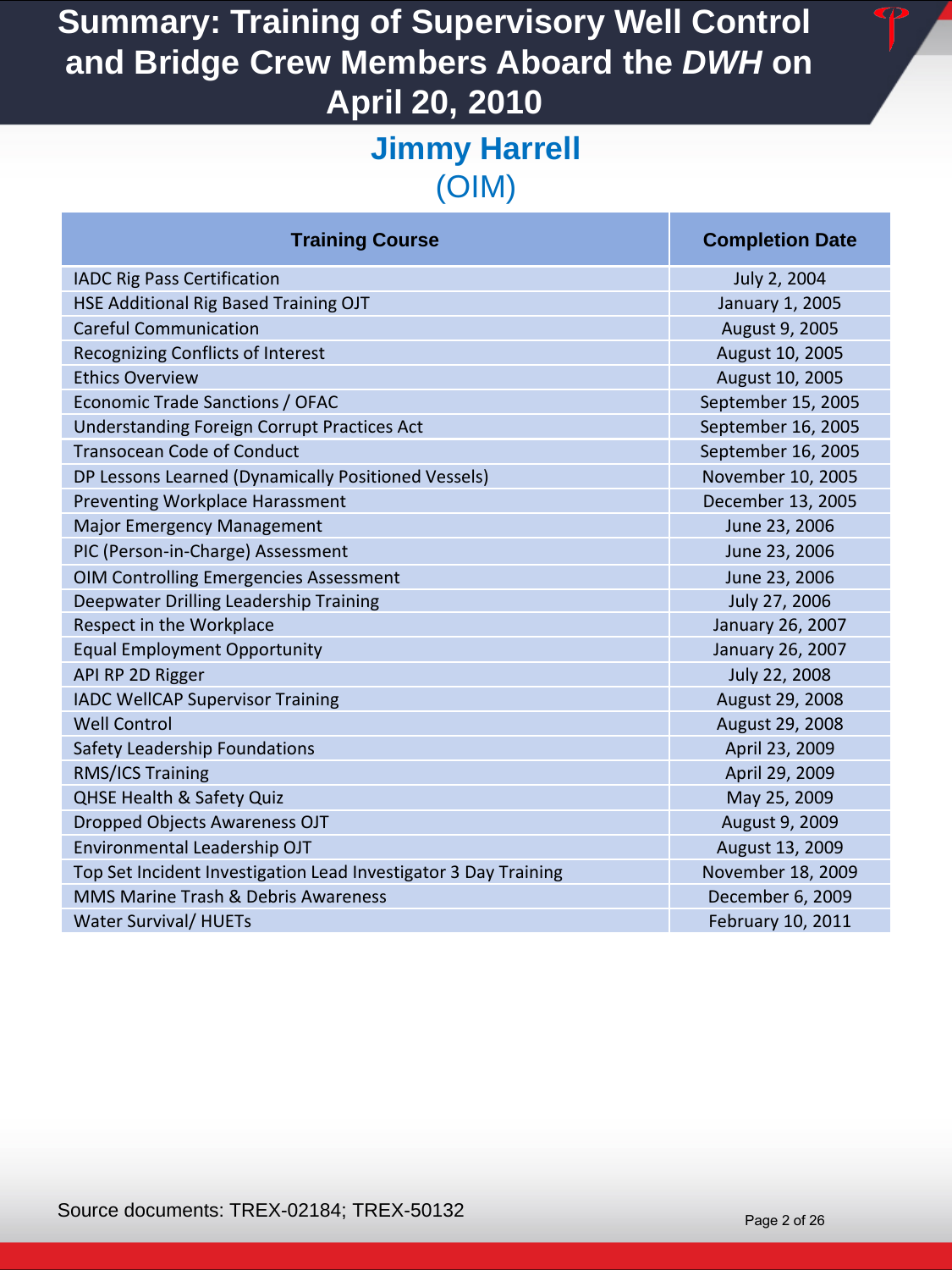### **Miles Ezell**  (Sr. Toolpusher)

| <b>Training Course</b>                                                                                | <b>Completion Date</b> |
|-------------------------------------------------------------------------------------------------------|------------------------|
| <b>Introductory Module</b>                                                                            | August 22, 1983        |
| Derrickman Module III                                                                                 | September 2, 1983      |
| Roustabout / Crane Operator Module I                                                                  | September 2, 1983      |
| Rotary Helper Module II                                                                               | September 2, 1983      |
| <b>Right to Know</b>                                                                                  | January 20, 1991       |
| Prevention of Oil and Gas Well Blowouts                                                               | January 31, 1991       |
| Safety & Health - "Back It Up - Lock It In"                                                           | December 9, 1992       |
| Systems of Offshore survival                                                                          | January 26, 1994       |
| Drilling-Well Completion / Well Workover - Well Servicing/Snubbing/Coil<br><b>Tubing/Small Tubing</b> | December 13, 1996      |
| Safety OJT Module B                                                                                   | May 22, 1997           |
| Drilling-Well Completion / Well Workover (Supervisor Level)                                           | November 5, 1999       |
| <b>Man-Riding Operations</b>                                                                          | June 20, 2001          |
| Comprehensive Survival Craft / Suit                                                                   | July 31, 2001          |
| Hazardous Communications (HAZCOM) - Module 'C'                                                        | September 14, 2002     |
| <b>Cyberbase Combined PRS Basic Course</b>                                                            | October 4, 2002        |
| <b>HSE OJT</b>                                                                                        | January 9, 2003        |
| First Aid OJT                                                                                         | January 12, 2003       |
| <b>International Safety Management</b>                                                                | May 26, 2003           |
| H2S Training & SCBA Fit Test                                                                          | December 20, 2003      |
| <b>BOP Equipment OJT</b>                                                                              | April 12, 2004         |
| <b>Choice Point Training Substance Abuse Supervisory</b>                                              | June 2, 2004           |
| <b>IADC Rig Pass Certification</b>                                                                    | July 9, 2004           |
| <b>Toolpusher OJT</b>                                                                                 | November 23, 2004      |
| HSE Additional Rig Based Training OJT                                                                 | January 1, 2005        |
| Firewatcher                                                                                           | January 1, 2005        |
| Preventing Workplace Harassment                                                                       | December 9, 2005       |
| <b>Equal Employment Opportunity</b>                                                                   | December 9, 2005       |
| 30 3/4-Hour Stability and Ballast Control for Mobile Offshore Drilling Units                          | May 19, 2006           |
| <b>Basic and Advanced Firefighting</b>                                                                | June 16, 2006          |
| <b>Barge Supervisor</b>                                                                               | July 14, 2006          |
| OIM Surface Units on Location & Underway Bottom Bearing Units on<br>Location                          | July 14, 2006          |
| Code of Conduct                                                                                       | September 22, 2006     |
| Deepwater Drilling Leadership Training                                                                | October 6, 2006        |
| <b>CROSBY Rigger Training</b>                                                                         | October 14, 2006       |
| <b>Drilling Practices</b>                                                                             | August 9, 2007         |

Source documents: TREX-02184; TREX-50133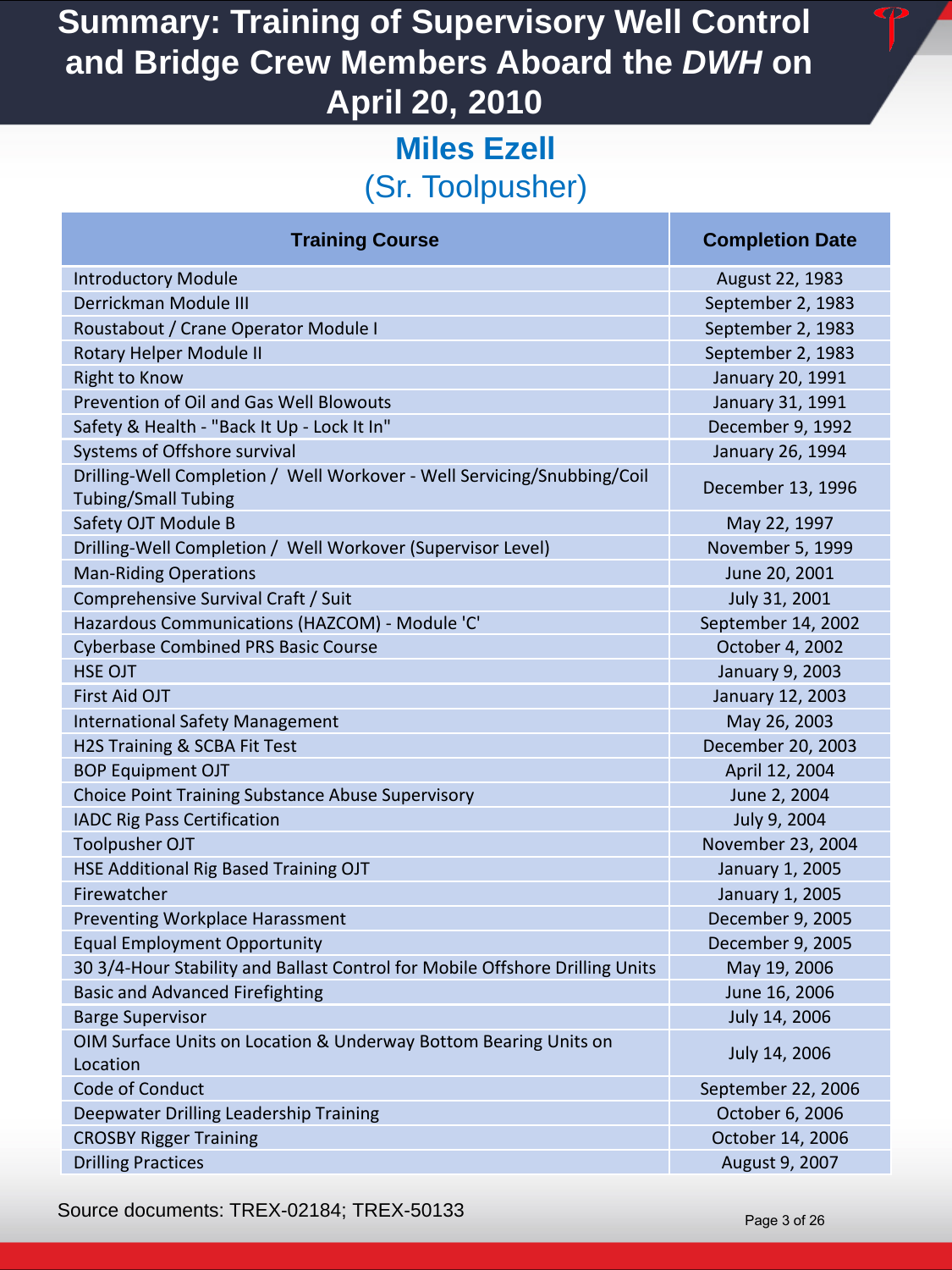## **Miles Ezell**  (Sr. Toolpusher)

|  |  | <b>Training Course</b> |
|--|--|------------------------|

| Supervisor Safety Leadership for Excellence |
|---------------------------------------------|
| <b>Next Steps</b>                           |
| <b>BOP Downtime Prevention School</b>       |
| <b>Major Emergency Management</b>           |
| API RP 2D Rigger                            |
| <b>QHSE Health &amp; Safety Quiz</b>        |
| Environmental Leadership OJT                |
| Dropped Objects Awareness OJT               |
| <b>Well Construction</b>                    |
| Top Set Incident Investigation Training     |
| <b>IADC WellCAP Supervisor Training</b>     |
| MMS Marine Trash & Debris Awareness         |
| <b>Water Survival/ HUETs</b>                |

#### **Completion Date**

November 29, 2007 November 29, 2007 March 19, 2008 April 18, 2008 February 20, 2009 May 25, 2009 August 15, 2009 August 18, 2009 September 3, 2009 October 12, 2009 December 4, 2009 December 20, 2009 January 6, 2010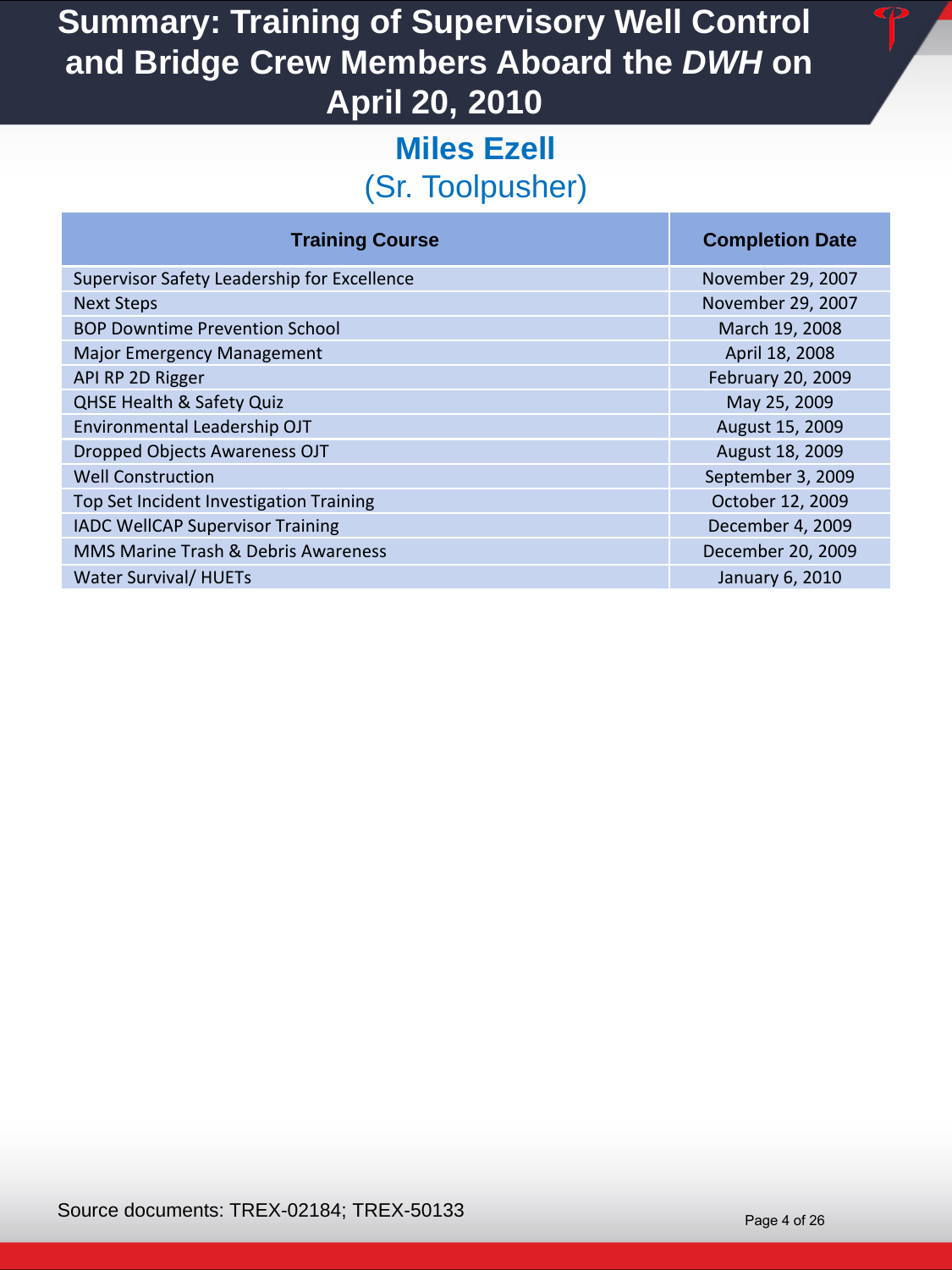#### **Jason Anderson**  (Toolpusher)

#### **Training Course Completion Date Completion Date** IADC WellCAP Introduction to Well Control OJT September 22, 1999 Hitec Cyberbase System September 29, 2000 SDP/SVC Introduction **SUP ACTION CONTROL** CONTROL CONTROL CONTROL CONTROL CONTROL CONTROL CONTROL CONTROL CONTROL CONTROL CONTROL CONTROL CONTROL CONTROL CONTROL CONTROL CONTROL CONTROL CONTROL CONTROL CONTROL CONTROL CONT HS&E Management System April 5, 2001 Hazardous Spill Cleanup April 30, 2001 November 2014 12:30 November 2014 12:30 November 2014 U.S. Coast Guard Approved 8-Hour First Aid & CPR Course July 9, 2001 U.S. Coast Guard Approved Personal Safety & Social Responsibilities Course July 9, 2001 Basic Marine Firefighting The Contract of Contract Contract of The Contract of The Contract of The July 10, 2001 Hazardous Communications - Module C New York Communications - Module C New York Communications - Module C New York Communications - Module C New York Communications - Module C New York Communications - Module C New York Co Cyberbase Combined PRS Basic Course September 20, 2002 HSE OJT NOVEMBER 7, 2002 Forklift Truck Awareness OJT November 7, 2002 BOP Equipment OJT December 26, 2002 International Safety Management March 12, 2003 Driller OJT May 20, 2003 H2S Training & SCBA Fit Test December 16, 2003 Choice Point Training Substance Abuse Supervisory May 1988 May 5, 2004 IADC Rig Pass Certification August 9, 2004 Leadership Communication September 1, 2004 HSE Additional Rig Based Training OJT **Fig. 1.2005 January 1, 2005** Firewatcher January 1, 2005 **Preventing Workplace Harassment December 9, 2005** Equal Employment Opportunity December 9, 2005 Code of Conduct **September 23, 2006** Deepwater Drilling Leadership Training December 1, 2006 **CROSBY Riggers Training February 5, 2007** CROSBY Riggers Training February 5, 2007 Well Construction February 21, 2007 **Comprehensive Stability April 20, 2007 April 20, 2007** Major Emergency Management May 18, 2007 May 18, 2007 40-Hour Combined Basic and Advanced Firefighting June 15, 2007 **Proficiency in Survival Craft August 9, 2007 August 9, 2007** OIM Bottom Bearing Units on Location November 2, 2007 OIM Surface Units on Location & Underway November 2, 2007 Supervisor Safety Leadership for Excellence November 29, 2007 Next Steps November 29, 2007 BOP Downtime Prevention School March 19, 2008 **IADC WellCAP Supervisor Training Community Community Community Community Community Community Community Community**

Source documents: TREX-02184; TREX-50134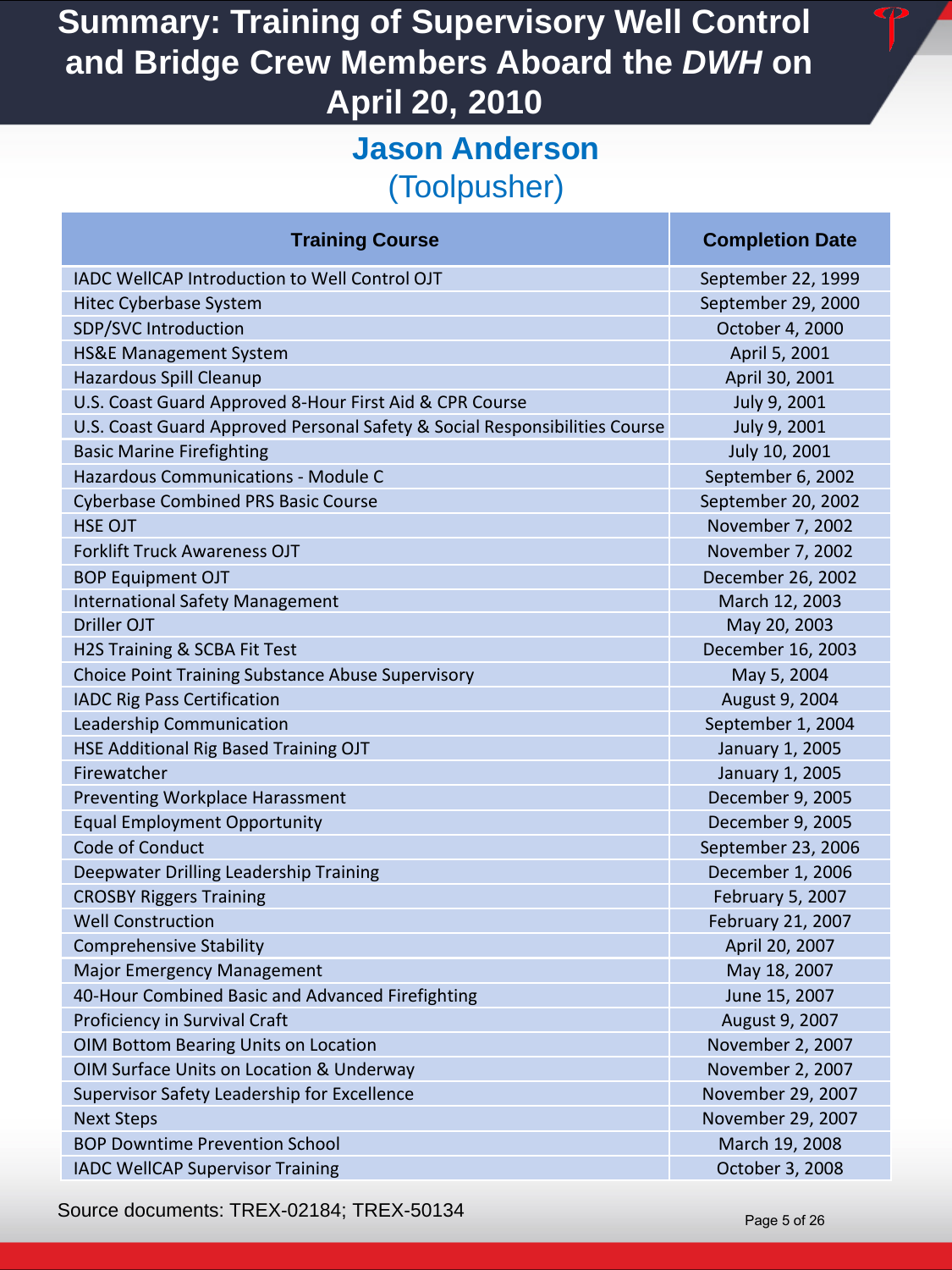#### **Jason Anderson**  (Toolpusher)

| <b>Training Course</b>                  | <b>Completion Date</b> |
|-----------------------------------------|------------------------|
| API RP 2D Rigger                        | February 20, 2009      |
| <b>RMS/ICS Training</b>                 | May 13, 2009           |
| <b>QHSE Health &amp; Safety Quiz</b>    | May 25, 2009           |
| Environmental Leadership OJT            | August 20, 2009        |
| Dropped Objects Awareness OJT           | August 23, 2009        |
| <b>Water Survival/ HUETs</b>            | December 1, 2009       |
| Top Set Incident Investigation Training | December 2, 2009       |
| MMS Marine Trash & Debris Awareness     | March 3, 2010          |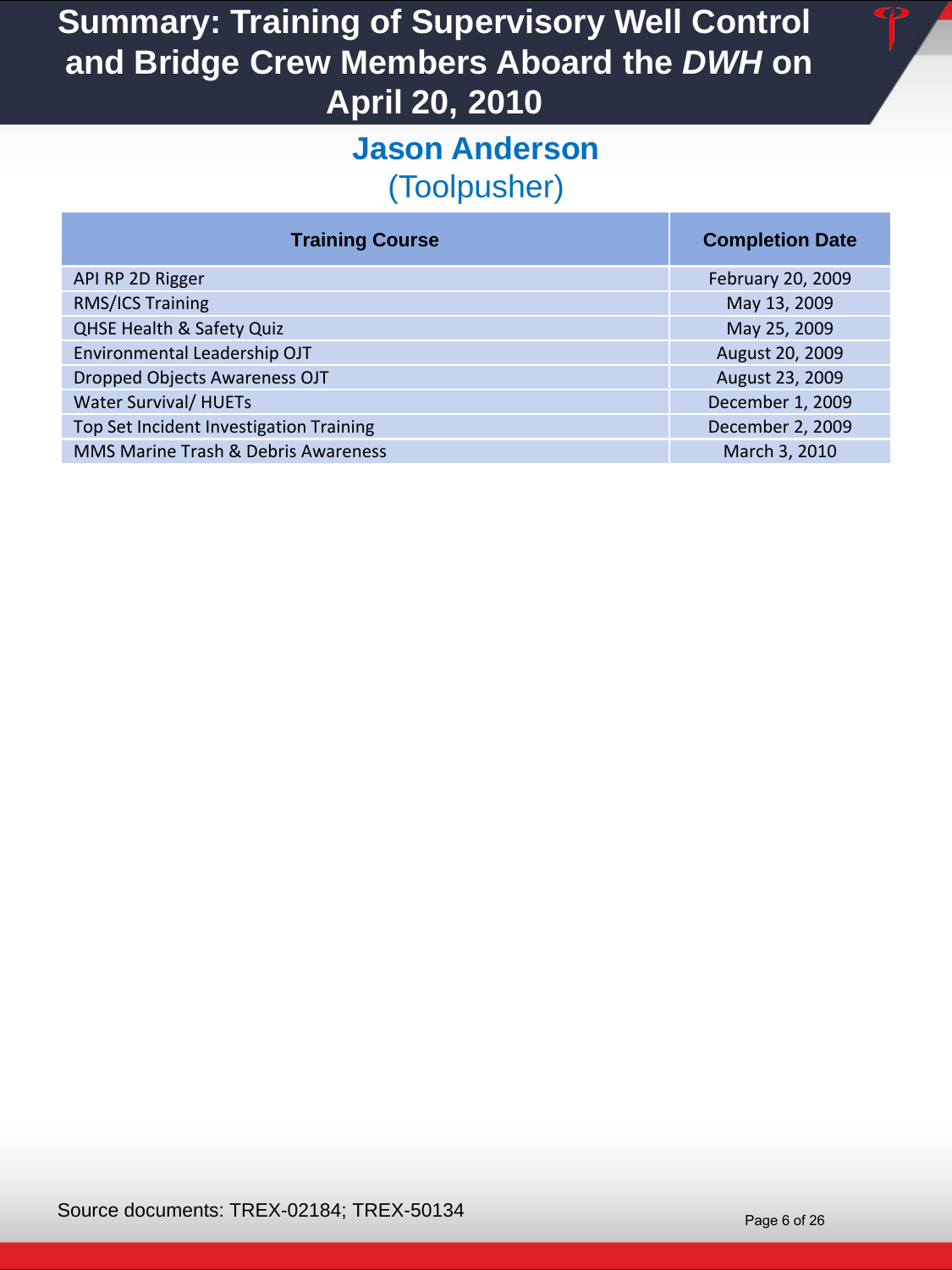#### **Wyman Wheeler**  (Toolpusher)

| <b>Training Course</b>                             | ι |
|----------------------------------------------------|---|
| <b>WellCAP Floorhand</b>                           |   |
| Roustabout OJT                                     | N |
| Firefighting                                       |   |
| Survival Craft / Survival Suit Training            |   |
| Roughneck OJT                                      |   |
| Derrickman OJT                                     |   |
| Drug & Alcohol Awareness - Employee                | Ņ |
| Drug & Alcohol Awareness - Supervisor              | Ν |
| <b>Smart Drilling Instrument Operation</b>         |   |
| Varco Top Drive OJT                                |   |
| <b>FOCUS</b>                                       |   |
| <b>TRUE (Training to Reduce Unexpected Events)</b> |   |
| <b>Advanced Safety Audit</b>                       |   |
| Lockout/Tagout System                              |   |
| <b>FOCUS II</b>                                    |   |
| <b>Driller OJT</b>                                 |   |
| <b>Management System Awareness</b>                 |   |
| RMS <sub>2</sub>                                   |   |
| <b>FOCUS</b>                                       | L |
| <b>ISPS Rig Security Awareness</b>                 |   |
| <b>Environmental Training (Team)</b>               |   |
| <b>HUET</b>                                        |   |
| <b>Offshore Survival Course</b>                    |   |
| Survival - Water / Helicopter Egress               |   |
| <b>OPIP Workshop</b>                               |   |
| Rigging, Slinging, Lifting                         |   |
| Safety Management Leadership                       |   |
| <b>Preventing Workplace Harassment</b>             |   |
| <b>Business Code of Conduct</b>                    |   |
| Subsea Drill through Equipment                     |   |
| <b>Job Risk Assessment</b>                         |   |
| <b>CS Personnel Basket Transfers</b>               | С |
| <b>BOP Equipment OJT</b>                           |   |
| <b>Driller VTM Start Card</b>                      |   |
| <b>Hazard Communication Offshore</b>               |   |
| <b>Respiratory Protection Program</b>              |   |
| <b>Spill Prevention</b>                            |   |

#### **Completion Date**

November 9, 1995 Iovember 18, 1995 May 9, 1997 May 13, 1997 June 20, 1997 October 4, 1997 Iovember 10, 1998 Iovember 10, 1998 January 5, 1999 February 24, 1999 August 11, 1999 November 1, 1999 **October 12, 2000** October 17, 2000 April 25, 2001 January 25, 2002 June 12, 2003 October 15, 2003 ecember 10, 2003 May 28, 2004 February 24, 2005 March 4, 2005 March 4, 2005 March 4, 2005 February 13, 2006 May 16, 2006 July 31, 2006 November 5, 2006 November 8, 2006 February 16, 2007 July 15, 2007 ecember 16, 2007 March 19, 2008 March 26, 2008 April 11, 2008 April 11, 2008 April 11, 2008

Source document: TREX-02184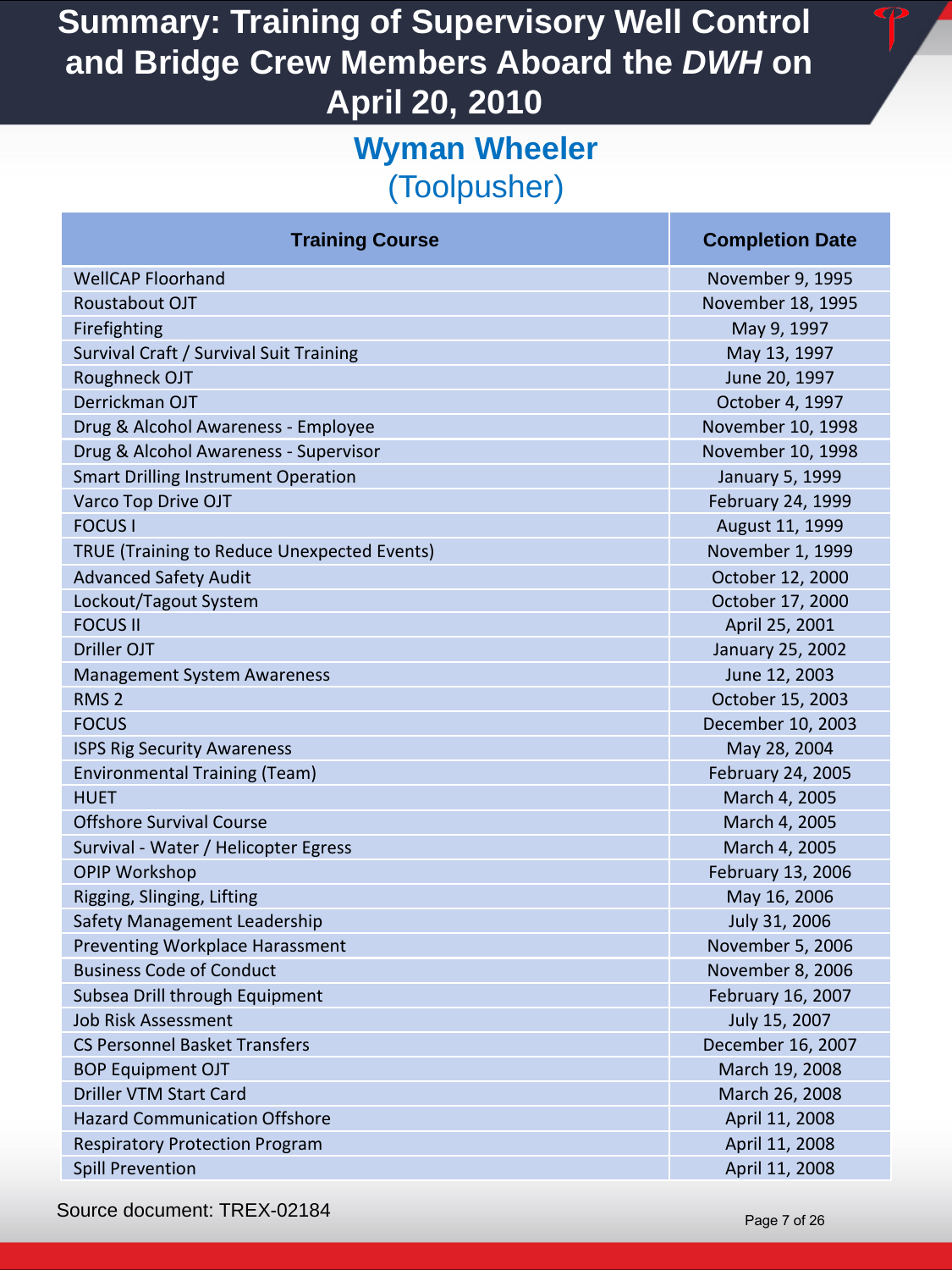### **Wyman Wheeler**  (Toolpusher)

| <b>Training Course</b>                  | <b>Completion Date</b> |
|-----------------------------------------|------------------------|
| <b>IADC WellCAP Supervisor Training</b> | June 6, 2008           |
| <b>Next Steps</b>                       | August 27, 2008        |
| Safety Leadership Training              | October 25, 2008       |
| Firewatcher                             | December 8, 2008       |
| <b>Water Survival/ HUETS</b>            | December 16, 2008      |
| <b>International Safety Management</b>  | December 18, 2008      |
| <b>IADC Rig Pass Certification</b>      | December 18, 2008      |
| API RP 2D Rigger                        | December 18, 2008      |
| <b>Ship Security Briefing</b>           | December 18, 2008      |
| <b>STCW Basic Firefighting</b>          | December 18, 2008      |
| Training for Optimum Performance        | December 18, 2008      |
| <b>Elementary First Aid OJT</b>         | December 30, 2008      |
| <b>HSE OJT</b>                          | January 6, 2009        |
| HSE Additional Rig Based Training OJT   | January 6, 2009        |
| <b>QHSE Heath &amp; Safety Quiz</b>     | May 25, 2009           |
| Dropped Objects Awareness OJT           | August 11, 2009        |
| Environmental Leadership OJT            | August 15, 2009        |
| Top Set Incident Investigation Training | September 24, 2009     |
| MMS Marine Trash & Debris Awareness     | March 3, 2010          |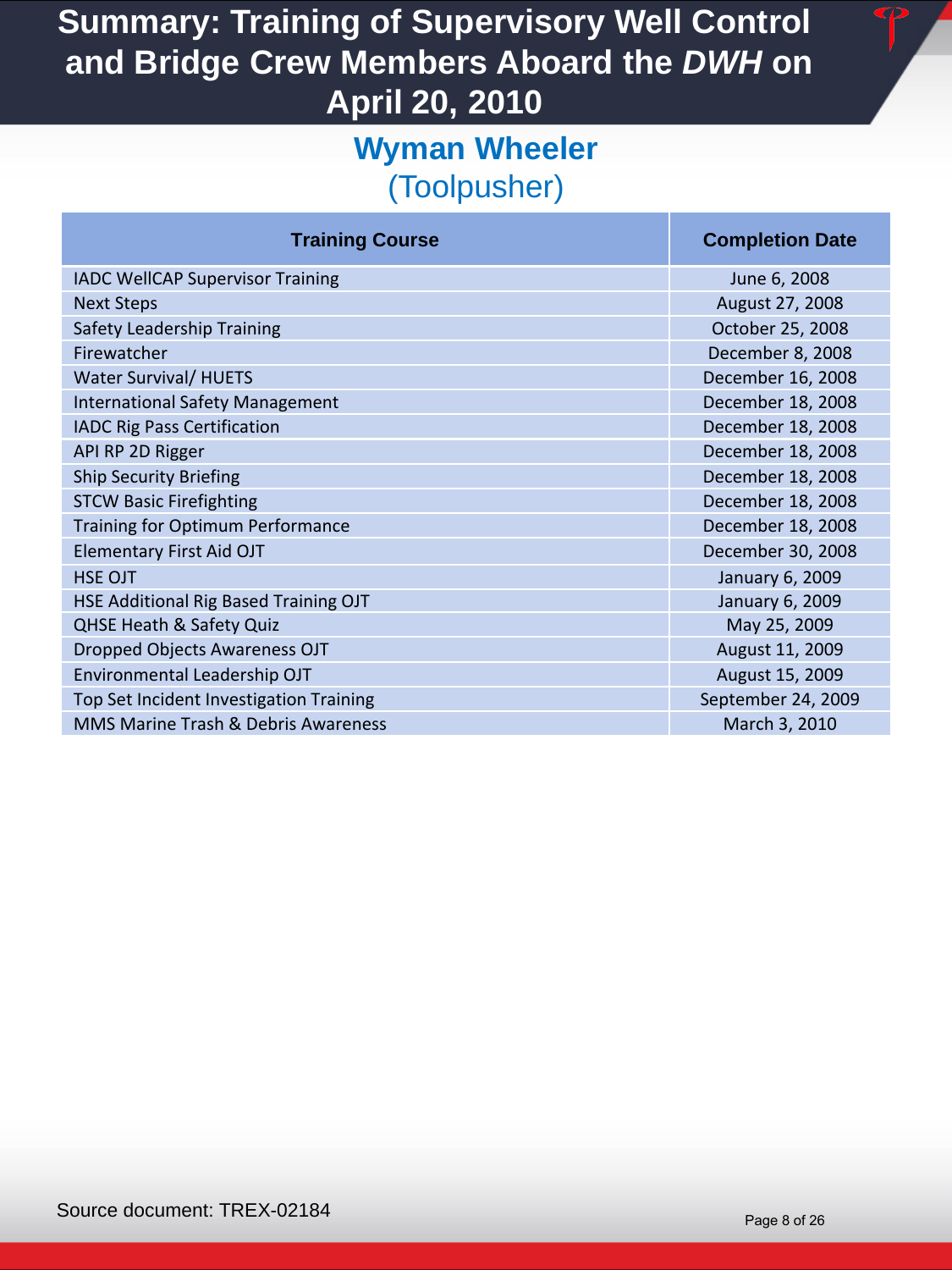#### **Micah Burgess**  (Driller)

| <b>Training Course</b>                                | <b>Completion Date</b> |
|-------------------------------------------------------|------------------------|
| IADC WellCAP Introduction to Well Control OJT         | August 24, 2001        |
| <b>IADC WellCAP Supervisor Training</b>               | December 4, 2009       |
| <b>HSE OJT</b>                                        | January 10, 2003       |
| HSE Additional Rig Based Training OJT                 | January 1, 2005        |
| <b>BOP Equipment OJT</b>                              | January 3, 2006        |
| <b>Driller OJT</b>                                    | April 18, 2007         |
| Environmental Leadership OJT                          | August 15, 2009        |
| <b>Dropped Objects Awareness OJT</b>                  | August 18, 2009        |
| <b>Drilling Practices</b>                             | August 24, 2006        |
| Safety Leadership Foundations                         | May 8, 2008            |
| RMS/ICS Training                                      | May 13, 2009           |
| <b>BOP Downtime Prevention School</b>                 | June 11, 2009          |
| <b>International Safety Management</b>                | May 1, 2003            |
| <b>IADC Rig Pass Certification</b>                    | November 19, 2004      |
| API RP 2D Rigger                                      | April 1, 2009          |
| <b>Water Survival/ HUETs</b>                          | September 15, 2009     |
| MMS Marine Trash & Debris Awareness                   | September 21, 2009     |
| Hazardous Spill Cleanup                               | April 6, 2001          |
| <b>Preventing Disease Transmissions</b>               | April 14, 2001         |
| <b>Child CPR</b>                                      | April 14, 2001         |
| <b>Adult CPR</b>                                      | April 14, 2001         |
| <b>Standard First Aid</b>                             | April 14, 2001         |
| <b>Forklift Truck Awareness OJT</b>                   | April 16, 2001         |
| <b>First Step</b>                                     | May 3, 2001            |
| <b>Scaffold building</b>                              | June 28, 2001          |
| Comprehensive Survival Craft / Survival Suit Training | July 31, 2001          |
| <b>GOM Floorhand Well Control Training</b>            | August 24, 2001        |
| <b>Forklift Training</b>                              | April 16, 2002         |
| Hazardous Communications (HAZCOM) - Module 'C'        | September 14, 2002     |
| <b>Cyberbase Combined PRS Basic Course</b>            | October 4, 2002        |
| Floorhand OJT                                         | October 15, 2003       |
| Derrickhand / Pumphand OJT Module                     | November 15, 2003      |
| H2S Training & SCBA Fit Testing                       | December 15, 2003      |
| <b>Assistant Driller OJT</b>                          | July 15, 2005          |
| Preventing Workplace Harassment (Employee Edition)    | October 9, 2005        |
| Deepwater Drilling Leadership Training                | July 27, 2006          |
| <b>Equal Employment Opportunity</b>                   | October 3, 2006        |

Source documents: TREX-02184; TREX-01450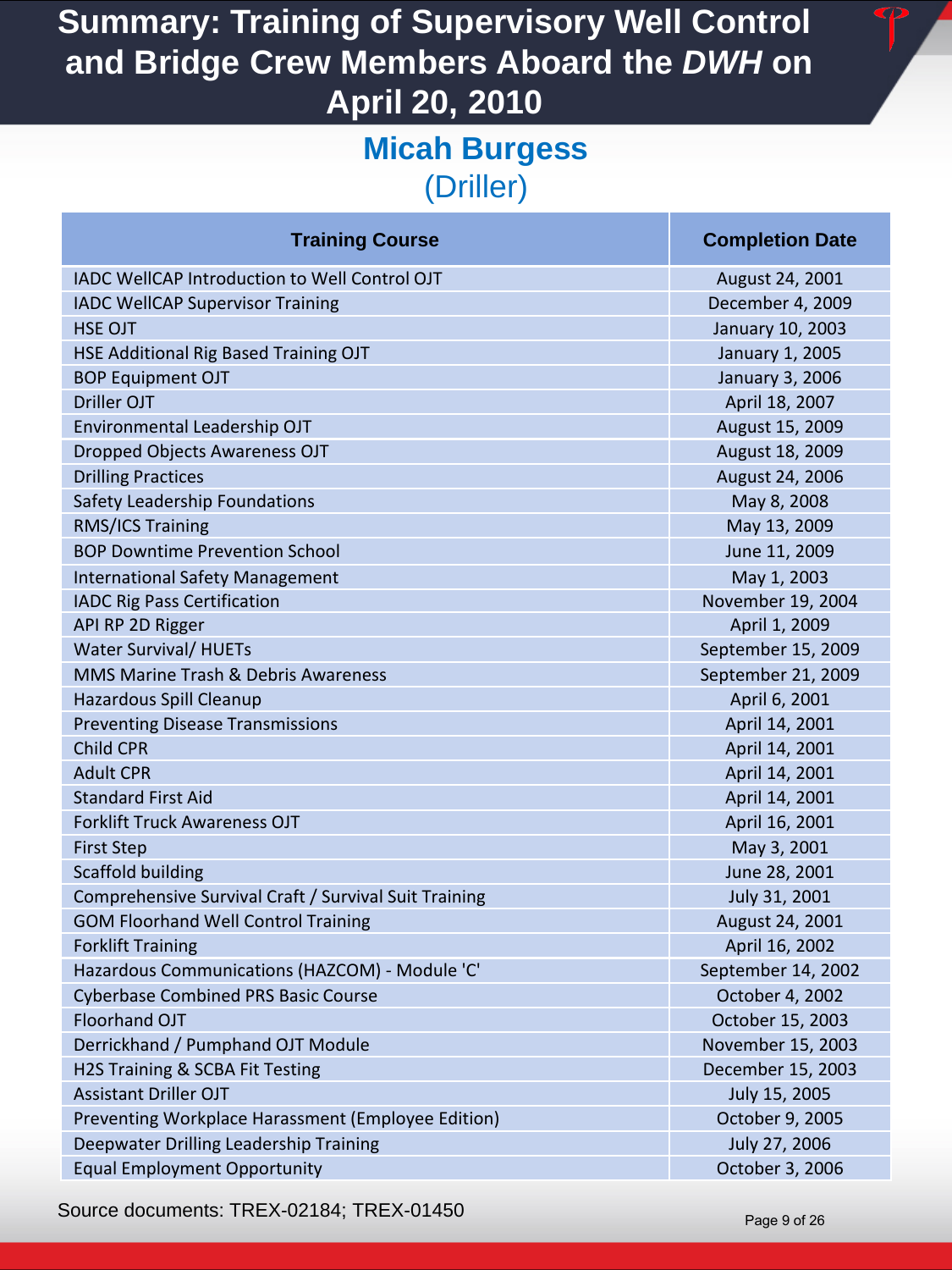#### **Micah Burgess**  (Driller)

| <b>Training Course</b>                                                                | <b>Completion Date</b> |
|---------------------------------------------------------------------------------------|------------------------|
| Code of Conduct                                                                       | October 3, 2006        |
| <b>Major Emergency Management</b>                                                     | June 29, 2007          |
| <b>Next Steps</b>                                                                     | May 8, 2008            |
| <b>Rig Specific PRS OJT</b>                                                           | June 22, 2008          |
| <b>QHSE Health &amp; Safety Quiz</b>                                                  | May 26, 2009           |
| <b>Well Construction</b>                                                              | September 3, 2009      |
| U.S. Coast Guard Approved 40-Hour Combined Basic and Advanced Fire<br><b>Fighting</b> | February 22, 2010      |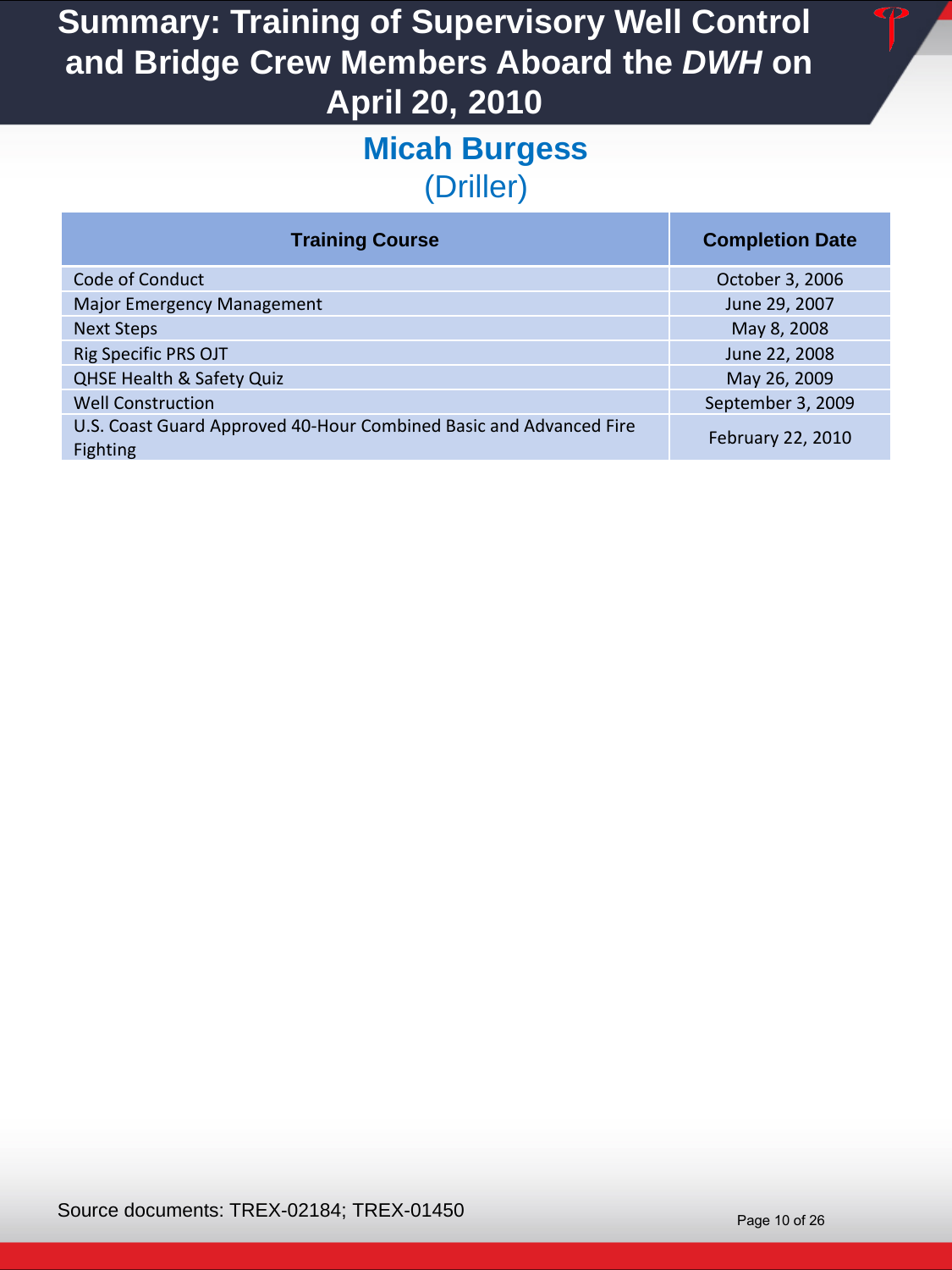#### **Dewey Revette**  (Driller)

| <b>Training Course</b>                                                                                | <b>Completion Date</b> |
|-------------------------------------------------------------------------------------------------------|------------------------|
| <b>Rig Stability and Ballast Control</b>                                                              | October 5, 1990        |
| U.S. Coast Guard Approved Advanced Marine Firefighting Course                                         | April 21, 2000         |
| U.S. Coast Guard Approved 16-Hour Personal Survival and Survival<br><b>Suit/Survival Craft Course</b> | March 19, 2001         |
| U.S. Coast Guard Approve 4-Hour Personal Safety & Social Responsibilities<br>Course                   | March 19, 2001         |
| U.S. Coast Guard Approved 8-Hour First Aid & CPR Course                                               | March 19, 2001         |
| U.S. Coast Guard Approved Basic Marine Firefighting                                                   | March 22, 2001         |
| <b>START</b>                                                                                          | October 10, 2001       |
| Permit to Work OJT                                                                                    | October 10, 2001       |
| <b>Hydraulic Maintenance and Troubleshooting</b>                                                      | November 8, 2001       |
| <b>DOT HAZMAT Handling</b>                                                                            | November 28, 2001      |
| <b>International Safety Management</b>                                                                | December 4, 2001       |
| Man-riding OJT                                                                                        | February 10, 2002      |
| Class A Hydraulic Operator                                                                            | March 13, 2002         |
| <b>HSE OJT</b>                                                                                        | January 2, 2003        |
| <b>Forklift Truck Awareness OJT</b>                                                                   | April 7, 2003          |
| Supervisor Drug & Alcohol Training                                                                    | September 8, 2003      |
| H2S Training & SCBA Fit Testing                                                                       | December 12, 2003      |
| RSTC (Rig Safety Training Admin) OJT                                                                  | January 11, 2004       |
| Fall Protection Competent Person, Rescue & Confined Space Training                                    | May 14, 2004           |
| <b>IADC Rig Pass Certification</b>                                                                    | October 1, 2004        |
| HSE Additional Rig Based Training OJT                                                                 | January 1, 2005        |
| Firewatcher                                                                                           | January 1, 2005        |
| Preventing Workplace Harassment (Employee Edition)                                                    | December 15, 2005      |
| <b>Equal Employment Opportuntity</b>                                                                  | December 24, 2005      |
| Code of Conduct                                                                                       | January 26, 2006       |
| <b>IADC WellCAP Fundamental Training</b>                                                              | February 17, 2006      |
| Operations Drilling Technology and Advanced Well Control                                              | May 19, 2006           |
| <b>Cyberbase Simulator Basic Course</b>                                                               | September 29, 2006     |
| <b>Assistant Driller OJT</b>                                                                          | January 21, 2007       |
| <b>Drilling Practices</b>                                                                             | March 1, 2007          |
| Deepwater Drilling Leadership Training                                                                | April 26, 2007         |
| <b>BOP Equipment OJT</b>                                                                              | May 10, 2007           |
| Driller OJT                                                                                           | July 5, 2007           |
| Supervisor Safety Leadership for Excellence                                                           | October 11, 2007       |
| Major Emergency Management                                                                            | April 25, 2008         |

Source documents: TREX-50136; TREX-02184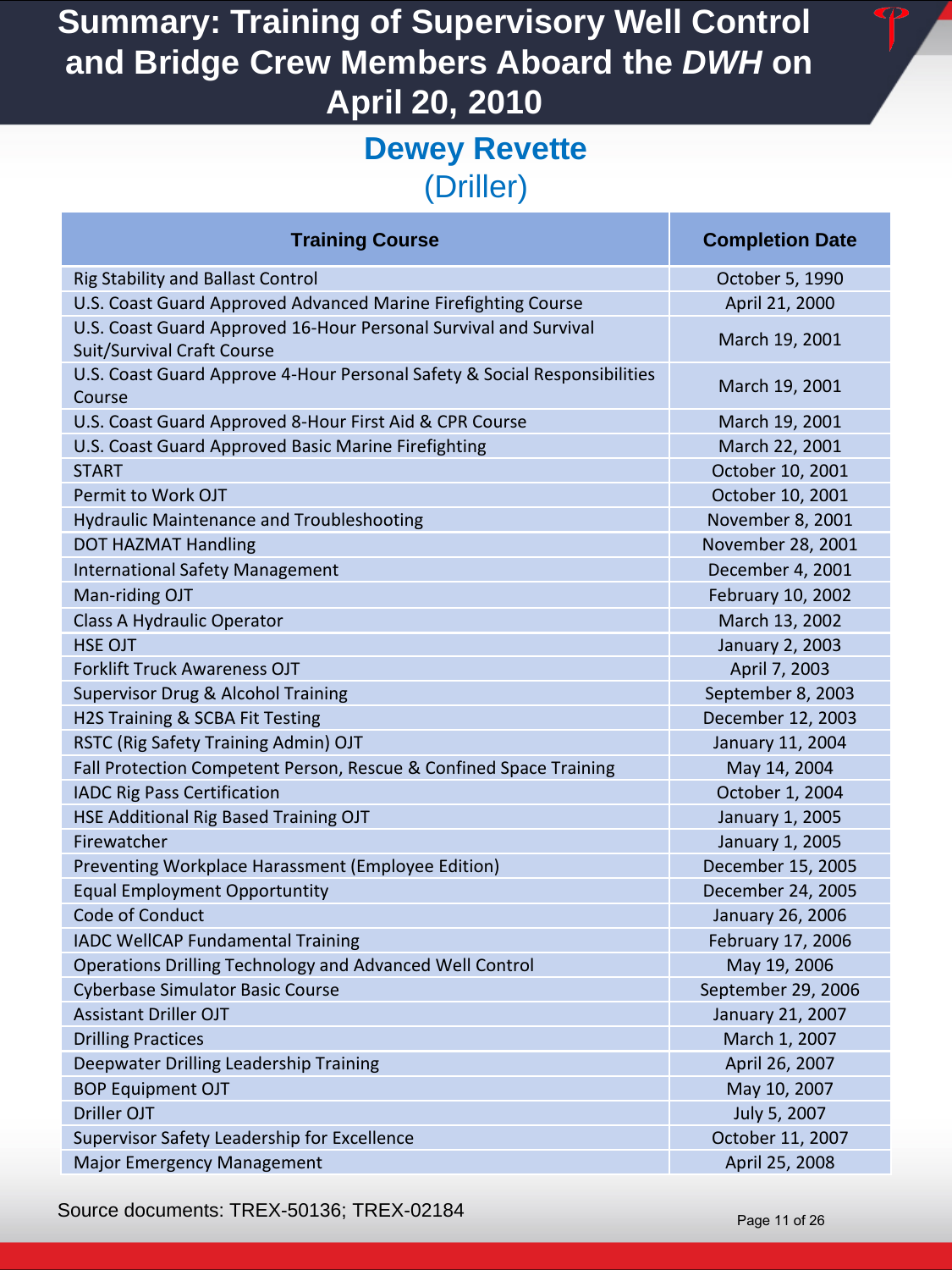#### **Dewey Revette**  (Driller)

| <b>Training Course</b>                                                             | <b>Completion Date</b> |
|------------------------------------------------------------------------------------|------------------------|
| Rig Specific PRS OJT                                                               | May 13, 2008           |
| <b>BOP Downtime Prevention School</b>                                              | September 25, 2008     |
| <b>Well Construction</b>                                                           | February 12, 2009      |
| API RP 2D Rigger                                                                   | February 18, 2009      |
| <b>QHSE Health &amp; Safety Quiz</b>                                               | May 25, 2009           |
| <b>Dropped Objects Awareness OJT</b>                                               | August 10, 2009        |
| Environmental Leadership OJT                                                       | September 11, 2009     |
| <b>MMS Marine Trash &amp; Debris Awareness</b>                                     | September 11, 2009     |
| RMS/ICS Training                                                                   | November 19, 2009      |
| <b>Water Survival/ HUETs</b>                                                       | December 17, 2009      |
| <b>IADC WellCAP Supervisor Training</b>                                            | February 12, 2010      |
| Safety Leadership Foundations                                                      | March 16, 2010         |
| Certified Professional Collector Trainer (Choicepoint Drug and Alcohol<br>testing) | [Undated]              |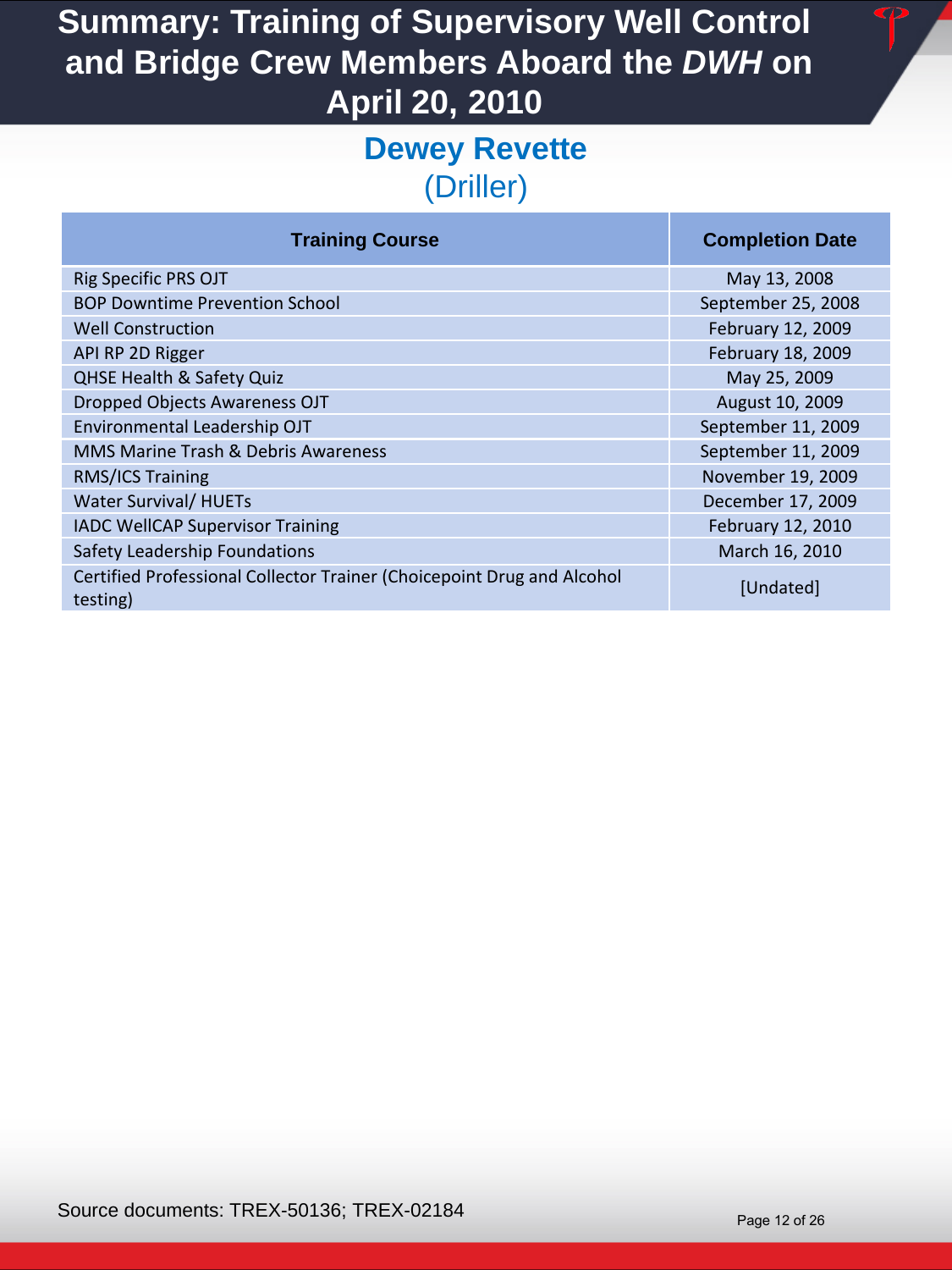### **Donald Clark**  (Asst. Driller)

| <b>Training Course</b>                      | <b>Completion Date</b> |
|---------------------------------------------|------------------------|
| Roustabout OJT                              | January 17, 1996       |
| Floorhand OJT                               | August 28, 1996        |
| Derrickhand OJT                             | May 28, 1999           |
| <b>Safety Management</b>                    | August 24, 2000        |
| <b>Assistant Driller OJT</b>                | September 3, 2000      |
| Varco Equipment                             | September 18, 2000     |
| <b>VARCO PRS-61</b>                         | September 20, 2000     |
| Cyberbase                                   | September 29, 2000     |
| SDP/SVC Introductory                        | October 4, 2000        |
| <b>IADC Rig Pass Certification</b>          | February 14, 2001      |
| First Step HSE Management                   | April 5, 2001          |
| Hazardous Spill Cleanup                     | April 30, 2001         |
| <b>Personal Survival</b>                    | July 9, 2001           |
| <b>Basic Marine Firefighting</b>            | July 10, 2001          |
| Hazardous Communications (HAZCOM)           | September 14, 2002     |
| <b>Cyberbase Combined PRS</b>               | October 4, 2002        |
| <b>HSE OJT</b>                              | January 14, 2003       |
| <b>International Safety Management</b>      | May 26, 2003           |
| <b>Forklift Truck Awareness</b>             | May 29, 2003           |
| H <sub>2</sub> S                            | December 12, 2003      |
| Leadership Communication                    | September 1, 2004      |
| <b>BOP Equipment OJT</b>                    | October 14, 2004       |
| HSE Additional Rig Based Training OJT       | January 1, 2005        |
| Firewatcher                                 | January 1, 2005        |
| IADC WellCAP Fundamental Training           | May 15, 2005           |
| Preventing Workplace Harassment             | December 9, 2005       |
| <b>Equal Employment Opportunity</b>         | December 9, 2005       |
| Code of Conduct                             | October 17, 2006       |
| Deepwater Drilling Leadership Training      | January 18, 2007       |
| <b>Drilling Practices</b>                   | September 27, 2007     |
| <b>Basic and Advanced Ship Firefighting</b> | February 15, 2008      |
| <b>First Aid</b>                            | March 10, 2008         |
| <b>Basic Firefighting</b>                   | March 12, 2008         |
| Water Survival / HUETs                      | March 14, 2008         |
| <b>Personal Survival</b>                    | March 14, 2008         |
| Personal Safety and Social Responsibilities | March 14, 2008         |
| Driller OJT                                 | March 22, 2008         |

Source documents: TREX-50135; TREX-02184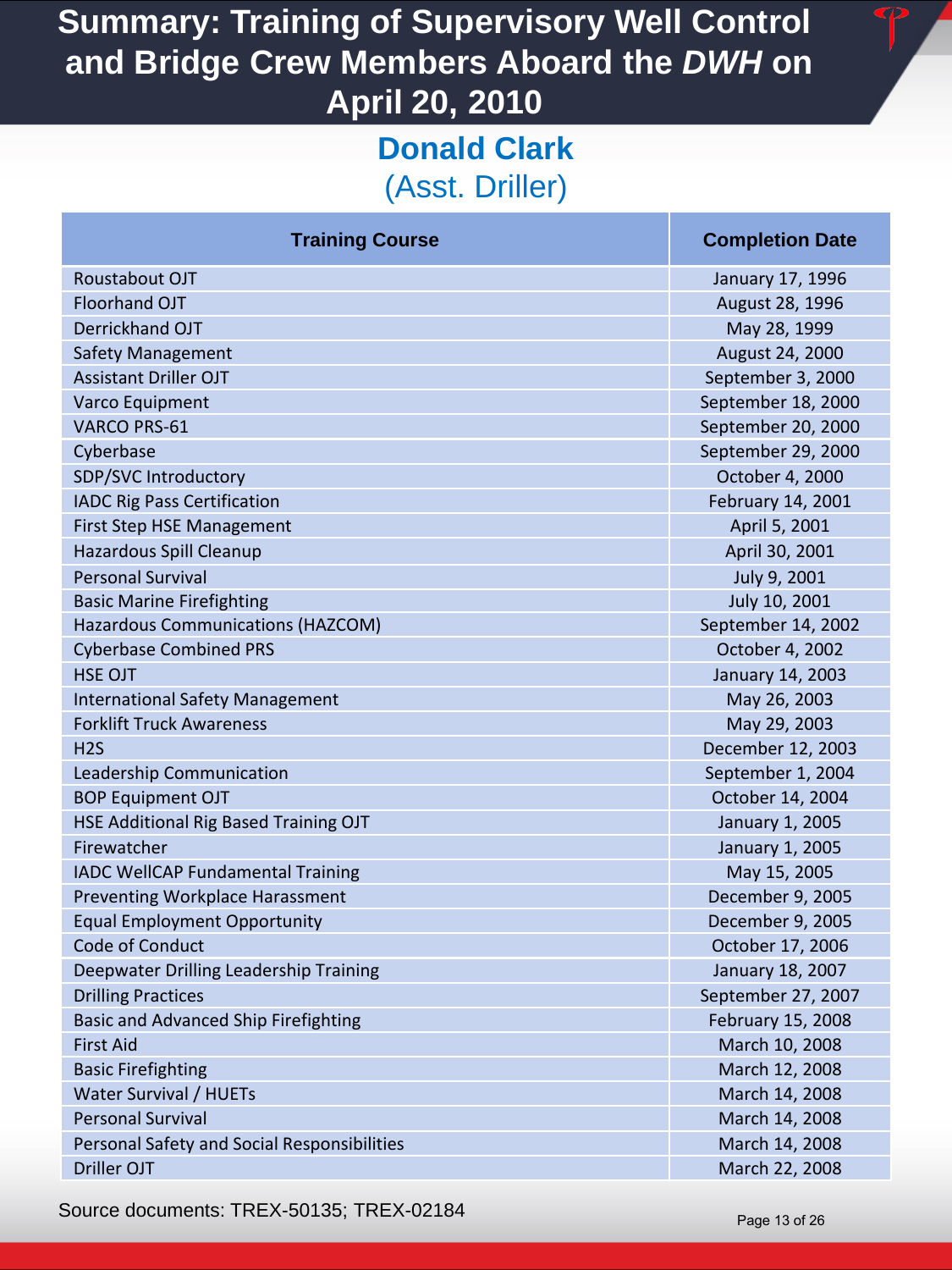### **Donald Clark**  (Asst. Driller)

| <b>Training Course</b>                  | <b>Completion Date</b> |
|-----------------------------------------|------------------------|
| Safety Leadership Foundations           | May 8, 2008            |
| <b>Next Steps</b>                       | May 8, 2008            |
| Rig Specific PRS OJT                    | June 21, 2008          |
| Competent Person RFH/CS/FP              | July 31, 2008          |
| <b>Well Construction</b>                | February 12, 2009      |
| API RP 2D Rigger                        | February 16, 2009      |
| QHSE Health & Safety Quiz               | May 25, 2009           |
| <b>BOP Downtime Prevention School</b>   | June 4, 2009           |
| <b>Dropped Objects Awareness OJT</b>    | August 10, 2009        |
| <b>IADC WellCAP Supervisor Training</b> | August 28, 2009        |
| Environmental Leadership OJT            | September 9, 2009      |
| MMS Marine Trash & Debris Awareness     | September 23, 2009     |
| <b>Banksman Slinger</b>                 | April 11, 2010         |
| <b>Safety Assurance Training</b>        | [illegible]            |
| <b>Helicopter Survival Training</b>     | 11-[illegible]-06      |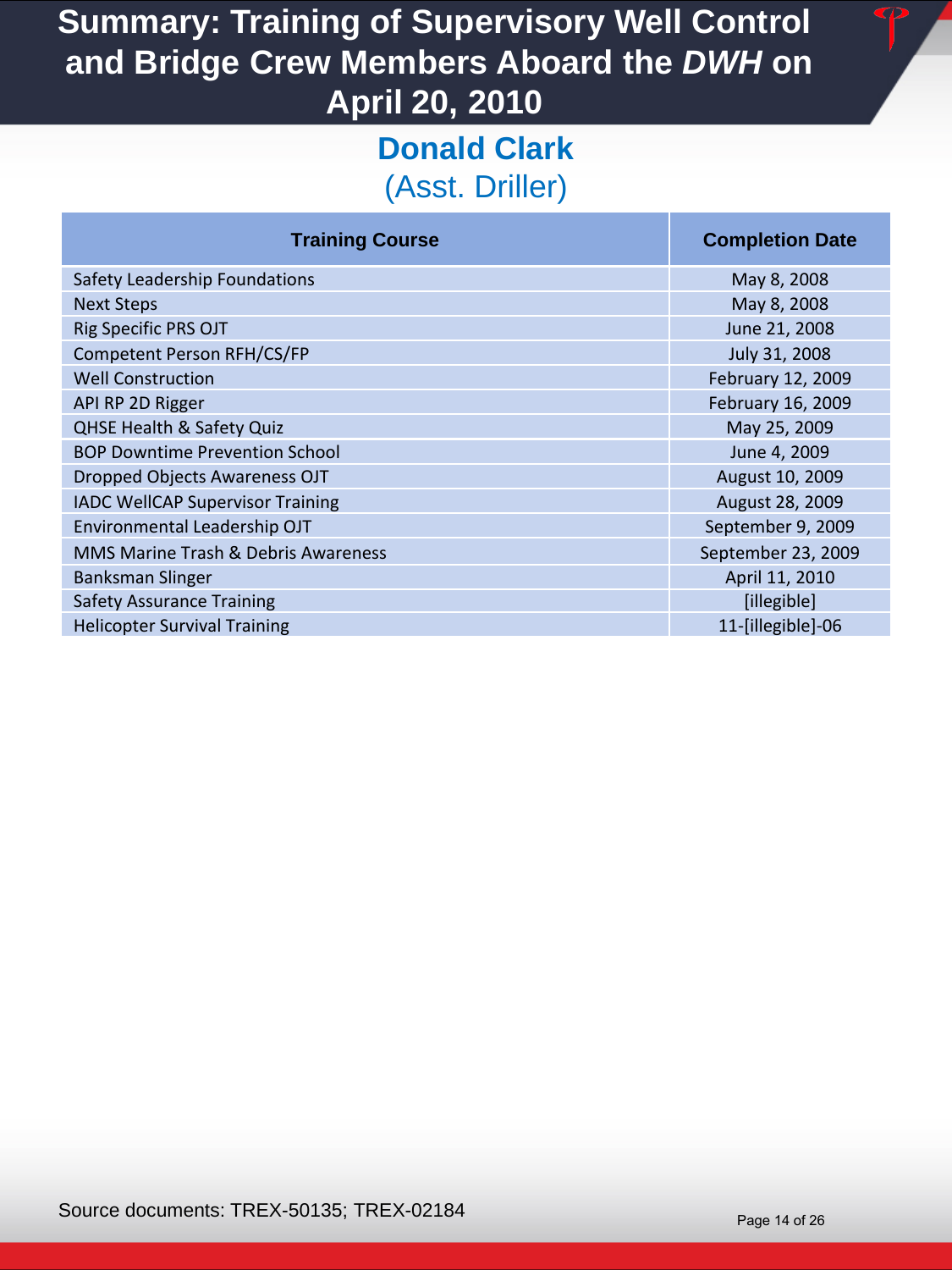### **Stephen Curtis**  (Asst. Driller)

| <b>Basic and Advanced Ship Firefighting</b>                |
|------------------------------------------------------------|
| Induction (Self-Paced) OJT                                 |
| Survival Craft / Suit                                      |
| <b>DOT HAZMAT Handling</b>                                 |
| <b>Pathogens Awareness</b>                                 |
| <b>Hazardous Communications (HAZCOM)</b>                   |
| <b>HSE OJT</b>                                             |
| <b>International Safety Management</b>                     |
| <b>Elementary First Aid OJT</b>                            |
| Crane Operator / Rigger                                    |
| Roustabout OJT                                             |
| H2S                                                        |
| Choicepoint Supervisory Training (Substance abuse)         |
| <b>Water Survival/ HUETs</b>                               |
| Leadership Communication (and Teamwork)                    |
| <b>IADC Rig Pass Certification</b>                         |
| HSE Additional Rig Based Training OJT                      |
| Firewatcher                                                |
| Crane Operator and Rigger Qualification                    |
| <b>Preventing Workplace Harassment</b>                     |
| <b>Equal Employment Opportunity</b>                        |
| <b>Crane Operator</b>                                      |
| Code of Conduct                                            |
| National Incident Management (FEMA)                        |
| Introduction to Incident Command (FEMA)                    |
| ICS for Single Resources and Initial Action Incidents (FEM |
| Deepwater Drilling Leadership Training                     |
| <b>Rigger Trainer</b>                                      |
| Supervisor Safety Leadership for Excellence                |
| API RP 2D Rigger                                           |
| <b>BOP Equipment OJT</b>                                   |
| Competent Person RFH/CS/FP                                 |
| <b>Assistant Driller OJT</b>                               |
| <b>MMS Marine Trash Awareness</b>                          |
| <b>Floorhand OJT</b>                                       |
| Derrickhand OJT                                            |
| Rigging and Lifting (Slinging)                             |

**Training Course Completion Date Completion Date** 

April 18, 1997 August 25, 2001 September 11, 2001 November 28, 2001 February 3, 2002 September 14, 2002 January 3, 2003 May 6, 2003 May 6, 2003 **August 4, 2003** December 4, 2003 December 12, 2003 May 22, 2004 June 8, 2004 September 1, 2004 September 10, 2004 January 1, 2005 January 1, 2005 December 6, 2005 December 10, 2005 December 10, 2005 August 15, 2006 September 23, 2006 October 1, 2006 **October 1, 2006** ICS for Single Resources and Initial Action Incidents (FEMA) October 1, 2006 December 1, 2006 **August 8, 2007** November 29, 2007 December 28, 2007 April 26, 2008 June 12, 2008 November 11, 2008 December 4, 2008 March 1, 2009 March 4, 2009 March 20, 2009

Source documents: TREX-02184; TREX-50137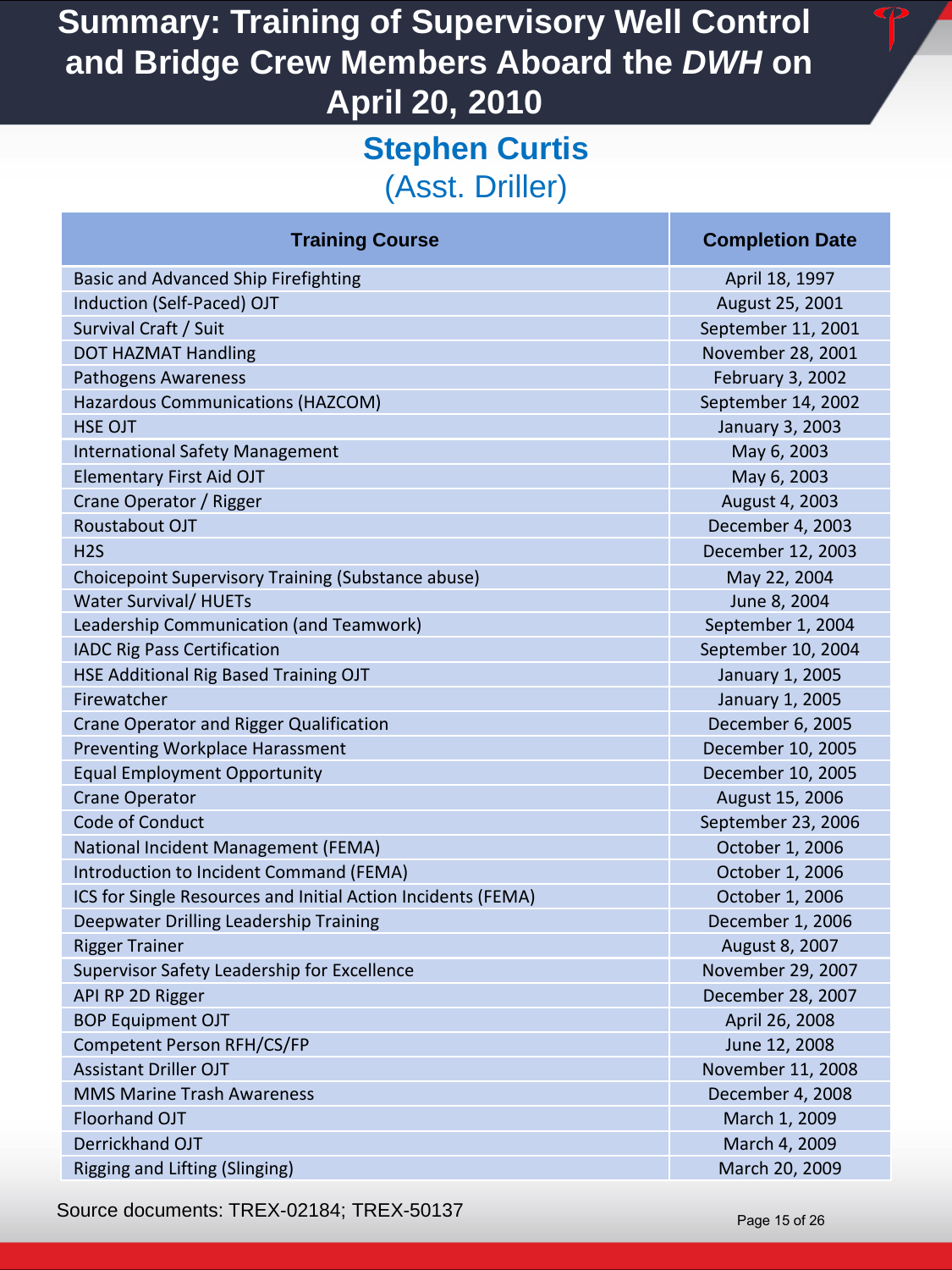### **Stephen Curtis**  (Asst. Driller)

| <b>Training Course</b>                       | <b>Completion Date</b> |
|----------------------------------------------|------------------------|
| Safety Leadership Foundations                | April 23, 2009         |
| RMS/ICS training                             | May 13, 2009           |
| <b>QHSE Health &amp; Safety Quiz</b>         | May 25, 2009           |
| <b>Drilling Practices</b>                    | July 10, 2009          |
| <b>BOP Downtime Prevention School</b>        | August 13, 2009        |
| Dropped Objects Awareness OJT                | August 16, 2009        |
| Environmental Leadership OJT                 | August 17, 2009        |
| Supervisor Leadership & Development Training | September 11, 2009     |
| IADC WellCAP Fundamental Training            | October 2, 2009        |
| <b>Banksman Slinger</b>                      | April 13, 2010         |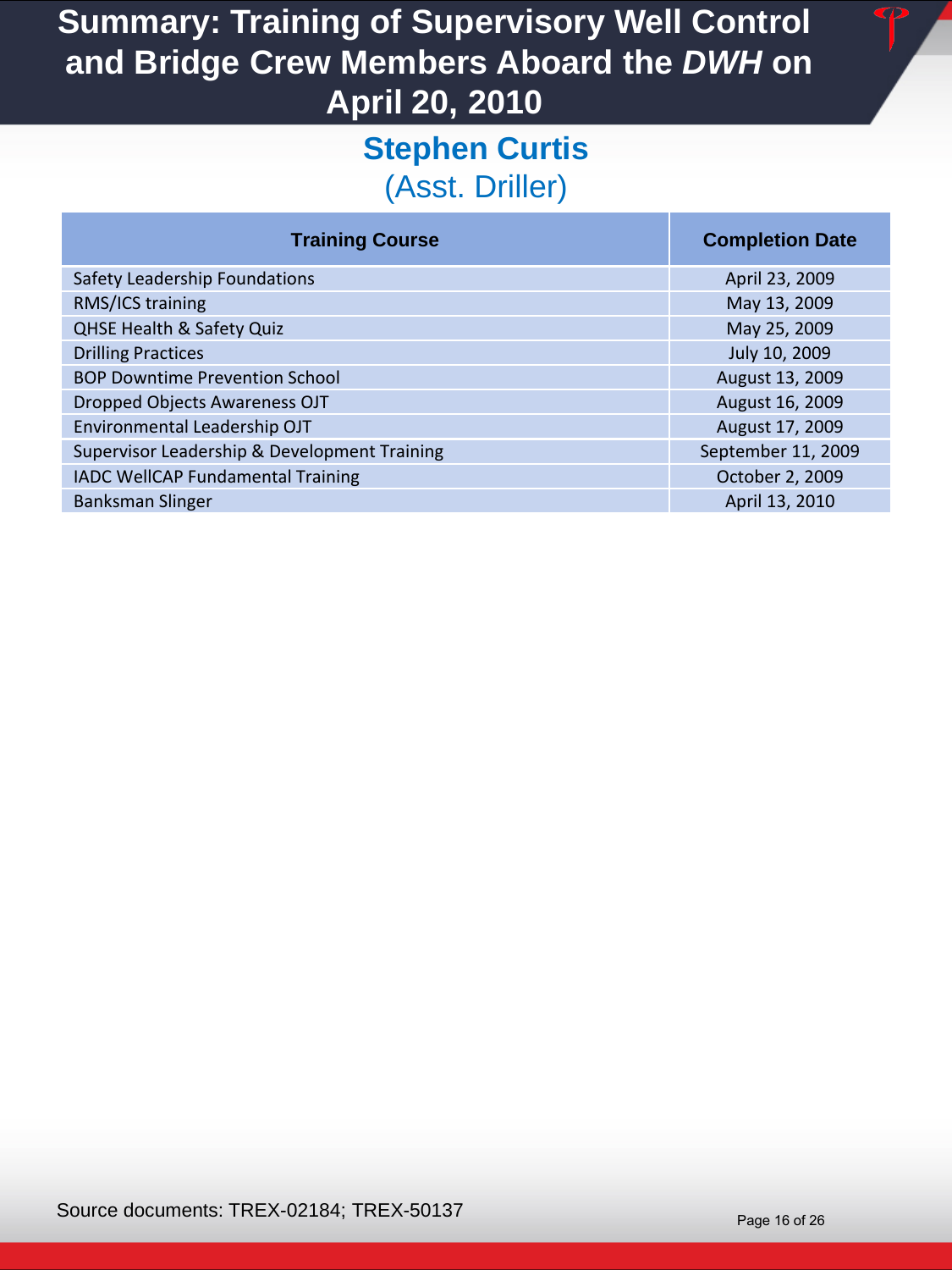### **Patrick Morgan**  (Asst. Driller)

| <b>Training Course</b>                             | <b>Completion Date</b> |
|----------------------------------------------------|------------------------|
| Personal Safety & Social Responsibilities          | August 20, 2001        |
| Personal Survival and Survival Suit/Survival Craft | August 20, 2001        |
| <b>First Aid and CPR</b>                           | August 20, 2001        |
| <b>Basic Marine Firefighting</b>                   | August 21, 2001        |
| <b>START</b>                                       | August 29, 2001        |
| <b>Welder OJT</b>                                  | January 2, 2002        |
| Hazardous Communications (HAZCOM)                  | August 31, 2002        |
| Roustabout OJT                                     | December 19, 2002      |
| <b>IADC WellCAP Intro to WC OJT</b>                | December 22, 2002      |
| <b>HSE OJT</b>                                     | December 24, 2002      |
| <b>Forklift Awareness OJT</b>                      | December 26, 2002      |
| Floorhand OJT                                      | January 1, 2003        |
| <b>International Safety Management</b>             | March 12, 2003         |
| Motor Operator / Motorman                          | August 7, 2003         |
| Derrickhand OJT                                    | November 30, 2003      |
| <b>IADC Rig Pass Certification</b>                 | December 10, 2004      |
| HSE Additional Rig Based Training OJT              | January 1, 2005        |
| Firewatcher                                        | January 1, 2005        |
| <b>Preventing Workplace Harassment</b>             | October 14, 2005       |
| <b>Equal Employment Opportunity</b>                | October 14, 2005       |
| Water/Helicopter Survival Training                 | March 21, 2006         |
| Deepwater Drilling Leadership Training             | May 9, 2006            |
| <b>Assistant Driller OJT</b>                       | June 10, 2006          |
| <b>Cyberbase Simulator</b>                         | September 29, 2006     |
| Code of Conduct                                    | September 29, 2006     |
| <b>IADC WellCAP Fundamental Training</b>           | February 16, 2007      |
| <b>BOP Equipment OJT</b>                           | July 21, 2007          |
| <b>Understanding Alarm Management</b>              | November 29, 2007      |
| <b>Drilling Practices</b>                          | February 21, 2008      |
| Rig Specific PRS OJT                               | May 4, 2008            |
| Competent Person RFH/CS/FP                         | June 12, 2008          |
| Driller OJT                                        | July 24, 2008          |
| Safety Leadership Foundations                      | August 7, 2008         |
| <b>Next Steps Workshop</b>                         | August 7, 2008         |
| <b>IADC WellCAP Supervisor Training</b>            | February 20, 2009      |
| API RP 2D Rigger                                   | April 2, 2009          |
| RMS/ICS Training                                   | May 13, 2009           |

Source documents: TREX-03464; TREX-02184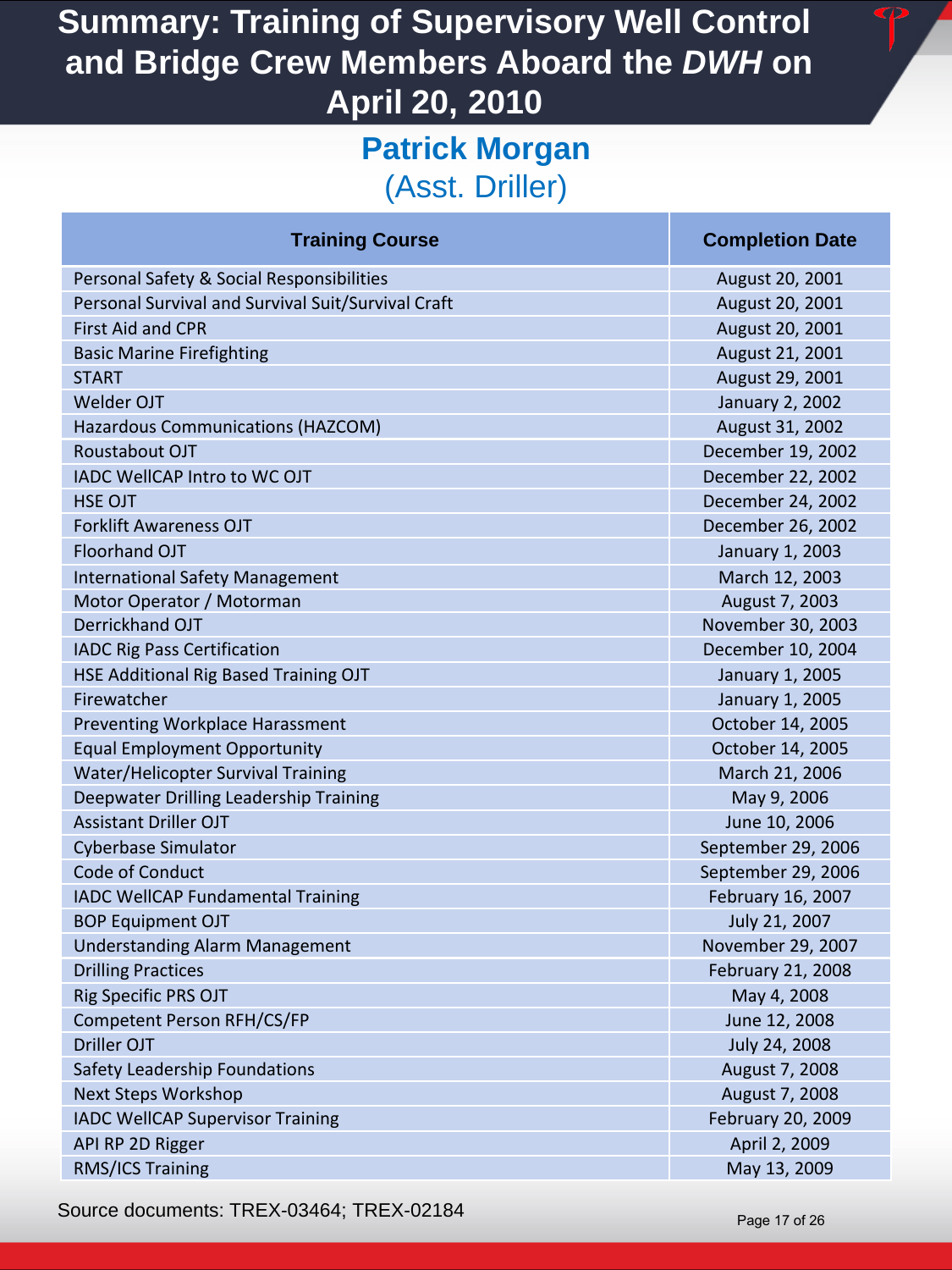#### **Patrick Morgan**  (Asst. Driller)

| <b>Training Course</b>                  | <b>Completion Date</b> |
|-----------------------------------------|------------------------|
| <b>QHSE Health &amp; Safety Quiz</b>    | May 26, 2009           |
| <b>BOP Downtime Prevention School</b>   | June 11, 2009          |
| MMS Marine Trash & Debris Awareness     | August 15, 2009        |
| Dropped Objects Awareness OJT           | August 16, 2009        |
| Environmental Leadership OJT            | August 17, 2009        |
| Water Survival / HUETs                  | September 15, 2009     |
| <b>Basic and Advanced Fire Fighting</b> | February 22, 2010      |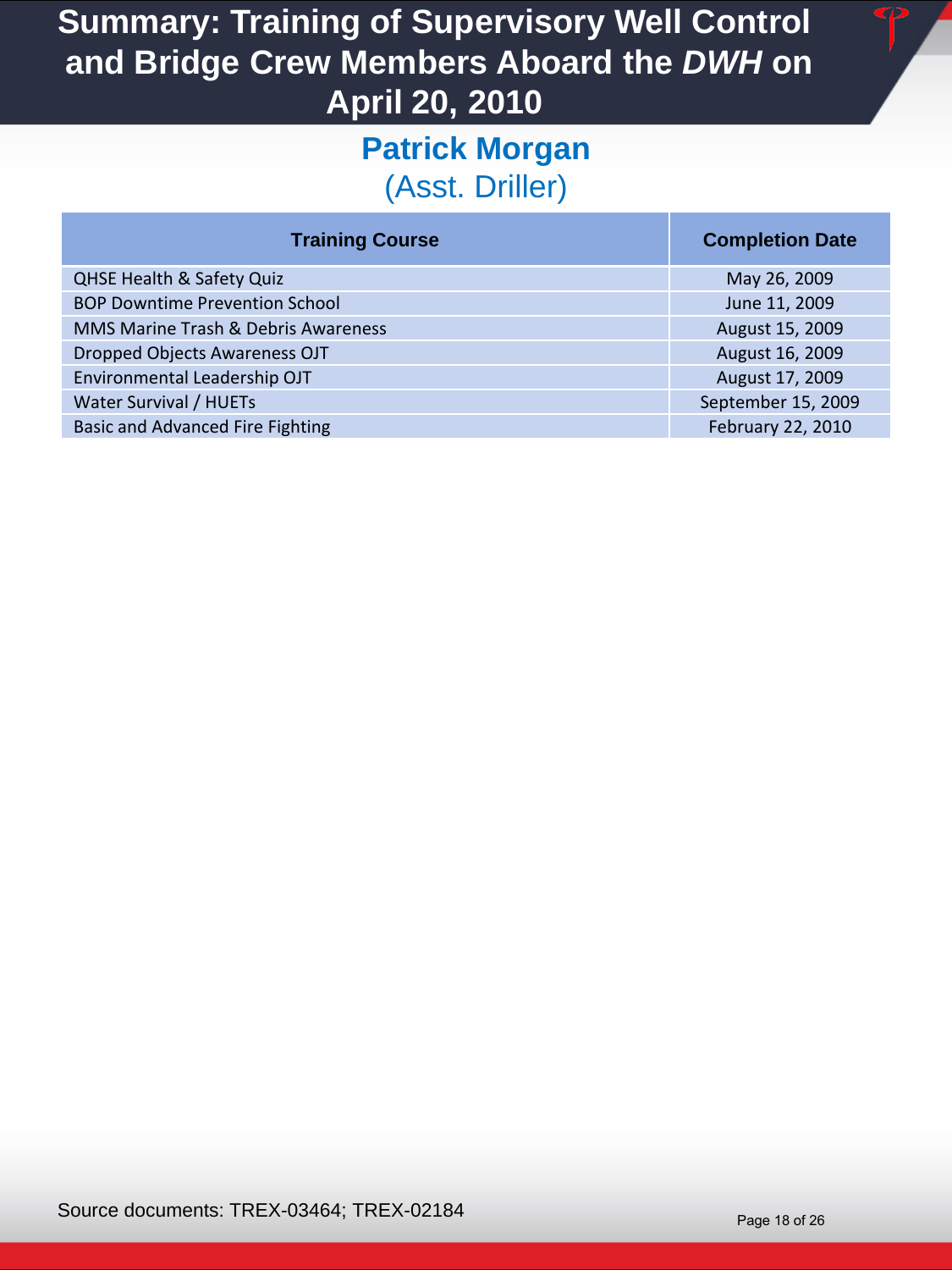## **Allen Seraile**  (Asst. Driller)

| System of Offshore Survival                       | September 10, 200  |
|---------------------------------------------------|--------------------|
| Qualified Offshore Rigger                         | February 18, 2003  |
| H <sub>2</sub> S                                  | December 20, 2003  |
| <b>Elementary First Aid OJT</b>                   | January 1, 2004    |
| <b>HSE OJT</b>                                    | January 3, 2004    |
| <b>Floorhand OJT</b>                              | January 26, 2004   |
| Roustabout OJT                                    | January 29, 2004   |
| IADC WellCAP Introduction to Well Control OJT     | March 24, 2004     |
| <b>International Safety Management</b>            | July 13, 2004      |
| <b>IADC Rig Pass Certification</b>                | November 12, 2004  |
| Derrickhand OJT                                   | November 25, 2004  |
| HSE Additional Rig Based Training OJT             | January 1, 2005    |
| Firewatcher                                       | January 1, 2005    |
| <b>Assistant Driller OJT</b>                      | July 2, 2005       |
| Preventing Workplace Harassment                   | December 18, 2005  |
| <b>Equal Employment Opportunity</b>               | December 18, 2005  |
| <b>Cyberbase Simulator</b>                        | August 18, 2006    |
| Deepwater Drilling Leadership Training            | September 12, 200  |
| Code of Conduct                                   | September 23, 200  |
| METS Helicopter Underwater Egress Training        | December 1, 2006   |
| Water Survival/Swing Rope/Personnel Trans. Basket | December 1, 2006   |
| IADC WellCAP Fundamental Training                 | July 20, 2007      |
| <b>BOP Equipment OJT</b>                          | July 30, 2007      |
| Rig Specific PRS OJT                              | May 6, 2008        |
| <b>BOP Downtime Prevention School</b>             | May 22, 2008       |
| <b>Drilling Practices</b>                         | June 19, 2008      |
| API RP 2D Rigger                                  | February 14, 2009  |
| Competent Person RFH/CS/FP                        | February 20, 2009  |
| RMS/ICS Training                                  | May 13, 2009       |
| <b>QHSE Health &amp; Safety Quiz</b>              | May 26, 2009       |
| Dropped Objects Awareness OJT                     | August 17, 2009    |
| Environmental Leadership OJT                      | August 17, 2009    |
| Supervisor Leadership and Development             | September 11, 2009 |
| MMS Marine Trash & Debris Awareness               | September 21, 2009 |
| <b>IADC WellCAP Supervisor Training</b>           | December 4, 2009   |
| Water Survival / HUETs                            | February 17, 2010  |

#### **Training Course Completion Date Completion Date**

September 10, 2001 February 18, 2003 December 20, 2003 January 1, 2004 January 3, 2004 January 26, 2004 January 29, 2004 March 24, 2004 July 13, 2004 November 12, 2004 November 25, 2004 January 1, 2005 January 1, 2005 **July 2, 2005** December 18, 2005 December 18, 2005 August 18, 2006 September 12, 2006 September 23, 2006 December 1, 2006 December 1, 2006 July 20, 2007 July 30, 2007 May 6, 2008 May 22, 2008 June 19, 2008 February 14, 2009 February 20, 2009 May 13, 2009 May 26, 2009 August 17, 2009 August 17, 2009 September 11, 2009 September 21, 2009 December 4, 2009

Source documents: TREX-04804; TREX-02184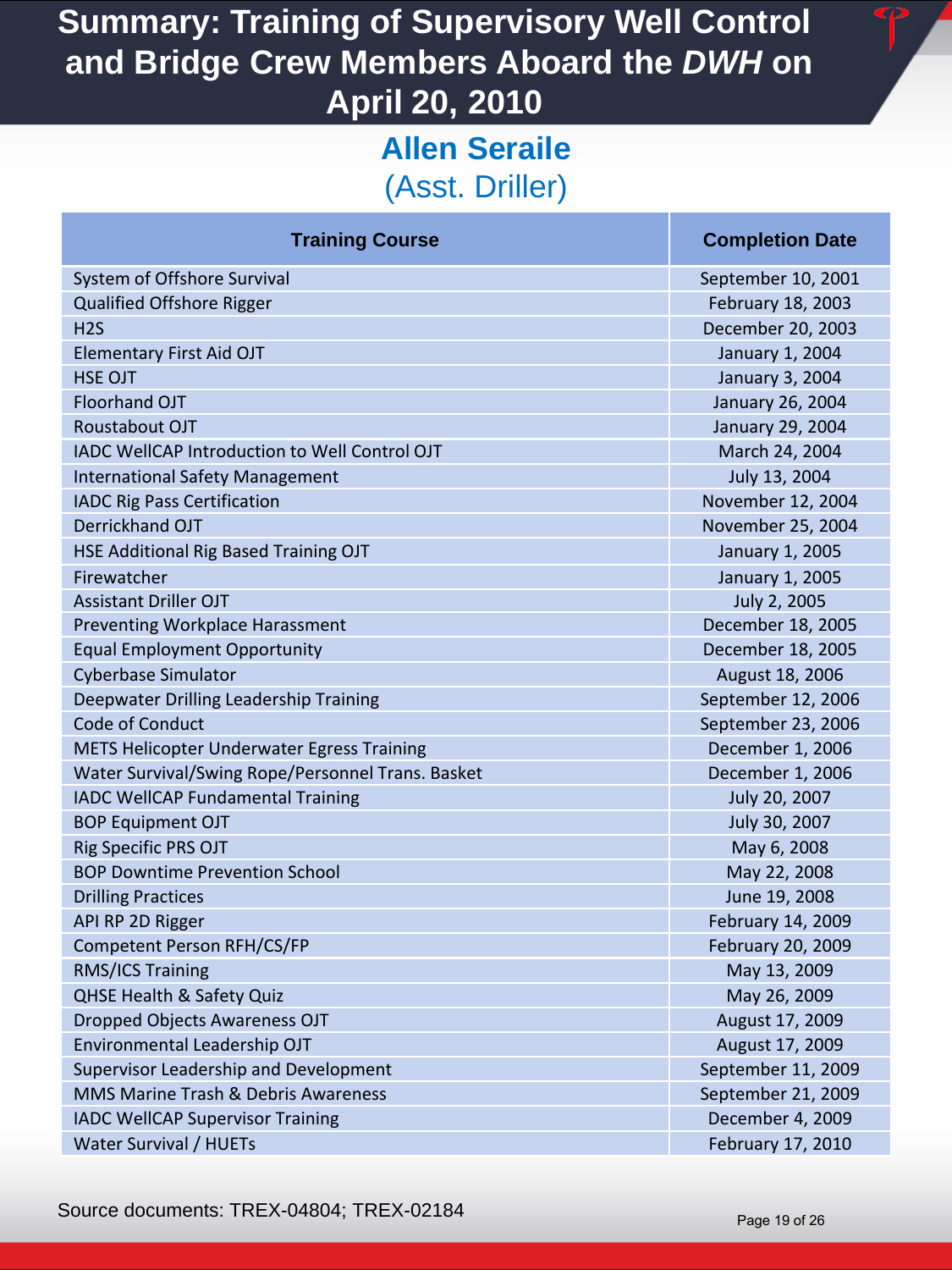#### **Curt Kuchta**  (Master)

| <b>Training Course</b>                                    | <b>Completion Date</b> | <b>Source</b>     |
|-----------------------------------------------------------|------------------------|-------------------|
| <b>STCW Automatic Radar Plotting Aids (ARPA)</b>          | January 7, 1998        | <b>TREX-02185</b> |
| <b>STCW Advanced Fire Fighting</b>                        | May 1, 1998            | TREX-02185        |
| Crude Oil Washing and Inert Gas Systems                   | June 3, 1998           | TRN-MDL-03904802  |
| <b>GMDSS General Certification</b>                        | June 11, 1998          | TREX-02185        |
| Radar Observer                                            | June 12, 1998          | TRN-MDL-03904802  |
| Tankerman / PIC                                           | June 20, 1998          | TREX-02185        |
| <b>Hazardous Materials Training</b>                       | June 20, 1998          | TREX-02185        |
| <b>Tankship Dangerous Liquids</b>                         | June 20, 1998          | TRN-MDL-03904802  |
| <b>IADC Rig Pass Certification</b>                        | July 13, 1998          | TREX-02185        |
| Nautical Institute DP Induction Course                    | November 6, 1998       | TREX-02185        |
| <b>STCW Bridge Resource Management</b>                    | November 20, 1998      | <b>TREX-02185</b> |
| <b>STCW Fast Rescue Craft</b>                             | December 4, 1998       | TREX-02185        |
| Nautical Institute DP Simulator Course                    | October 8, 1999        | TREX-02185        |
| Nautical Institute Dynamic Positioning Operator           | May 15, 2000           | TRN-MDL-03904802  |
| <b>Helicopter Safety Awareness</b>                        | October 13, 2000       | TRN-MDL-03904802  |
| <b>STCW Personal Safety &amp; Personal Responsibility</b> | October 13, 2000       | TREX-02185        |
| <b>STCW Medical Care Provider</b>                         | October 13, 2000       | <b>TREX-02185</b> |
| <b>STCW Basic Fire Fighting</b>                           | October 13, 2000       | TREX-02185        |
| <b>Dynamic Positioning Operator OJT</b>                   | July 8, 2001           | TREX-02185        |
| First Step Training - HS&E Management System              | September 12, 2001     | TRN-MDL-03904802  |
| Pathogens Awareness                                       | December 31, 2001      | TREX-02185        |
| <b>International Safety Management</b>                    | January 24, 2002       | TREX-02185        |
| <b>Fall Protection Awareness</b>                          | February 11, 2002      | <b>TREX-02185</b> |
| <b>Confined Space Entry</b>                               | March 19, 2002         | TREX-02185        |
| <b>Barge Supervisor OJT</b>                               | August 3, 2002         | TREX-02185        |
| Permit to Work OJT                                        | August 3, 2002         | TREX-02185        |
| <b>Elementary First Aid OJT</b>                           | August 31, 2002        | TREX-02185        |
| API RP 2D Rigger OJT                                      | October 20, 2002       | TRN-MDL-03904802  |
| <b>Comprehensive Stability</b>                            | November 15, 2002      | <b>TREX-02185</b> |
| Stability II - Canada                                     | November 15, 2002      | TREX-02185        |
| <b>Radar Observer Recertification</b>                     | December 16, 2002      | TREX-02185        |
| API RP 2D Rigger OJT                                      | June 29, 2003          | TRN-MDL-03904802  |
| <b>Hazardous Material Awareness</b>                       | June 29, 2003          | TRN-MDL-03904802  |
| <b>Induction OJT</b>                                      | August 17, 2003        | TREX-02185        |
| <b>HSE OJT</b>                                            | August 21, 2003        | TREX-02185        |
| <b>Marine Trash and Debris Awareness</b>                  | January 26, 2004       | TRN-MDL-03904802  |
| Offshore Survival Craft Leaders Upgrade                   | March 22, 2004         | TRN-MDL-03904802  |
|                                                           |                        | Page 20 of 26     |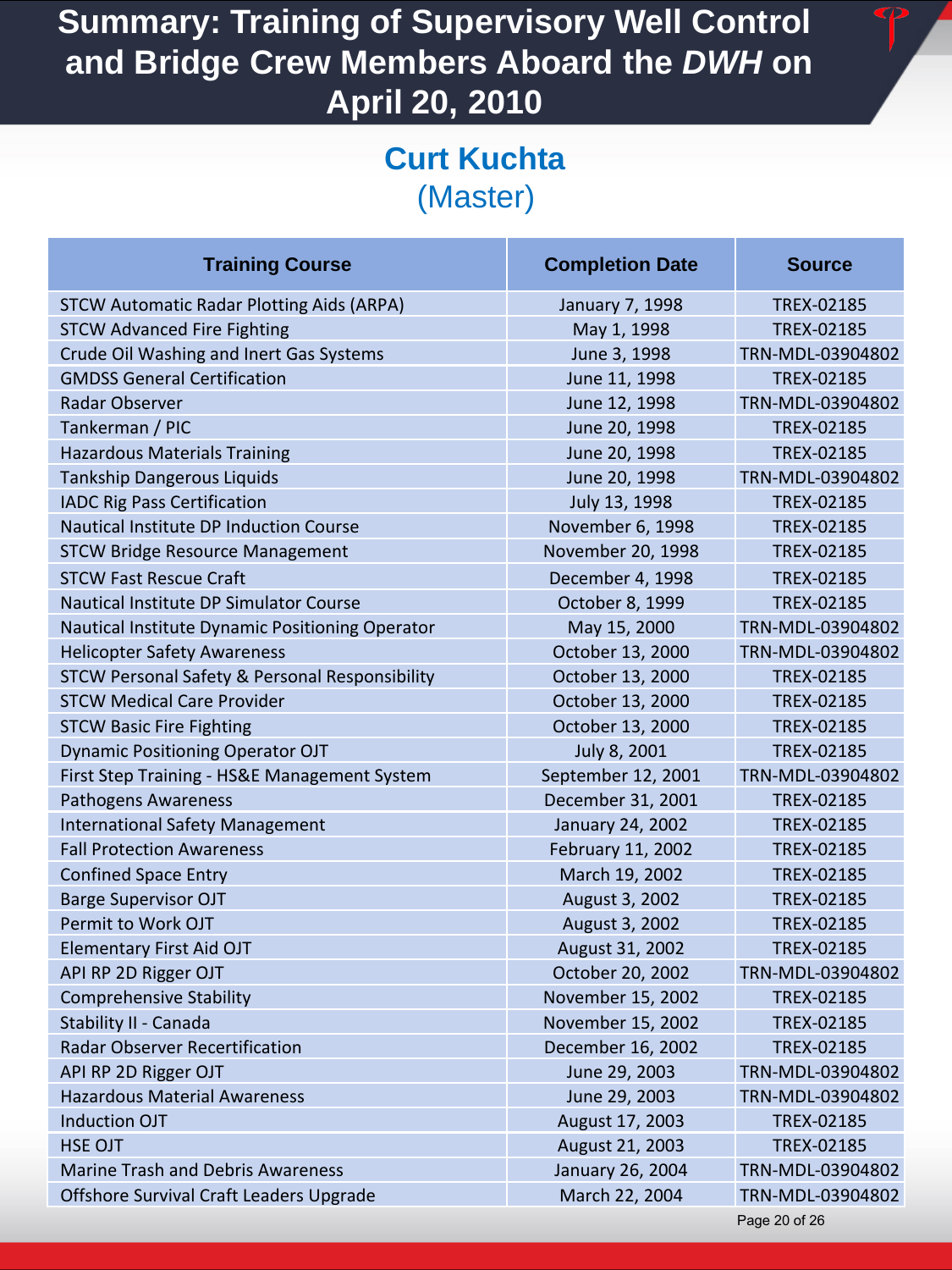#### **Curt Kuchta**  (Master)

| <b>Training Course</b>                          | <b>Completion Date</b>  | <b>Source</b>     |
|-------------------------------------------------|-------------------------|-------------------|
| <b>Hazardous Materials Awareness</b>            | March 24, 2004          | <b>TREX-02185</b> |
| <b>H2S Recognition Course</b>                   | March 23, 2004          | TRN-MDL-03904802  |
| <b>H2S Training</b>                             | March 24, 2004          | <b>TREX-02185</b> |
| <b>Helicopter Safety Awareness</b>              | March 27, 2004          | <b>TREX-02185</b> |
| MODU Man Overboard                              | March 27, 2004          | TRN-MDL-03904802  |
| Proficiency in Survival Craft                   | May 20, 2004            | TREX-02185        |
| <b>Ship Security Officer</b>                    | November 3, 2004        | TREX-02185        |
| <b>Rig Specific DPO Training</b>                | December 9, 2004        | TREX-02185        |
| <b>HSE Additional Rig Based Training</b>        | January 1, 2005         | TREX-02185        |
| Firewatcher                                     | January 1, 2005         | <b>TREX-02185</b> |
| <b>Marine Trash and Debris Awareness</b>        | April 11, 2005          | TRN-MDL-03904802  |
| <b>Chief Mate OJT</b>                           | August 6, 2005          | TREX-02185        |
| <b>Transocean Code of Conduct</b>               | August 7, 2005          | TREX-02185        |
| DP Lessons Learned                              | September 9, 2005       | TREX-02185        |
| <b>Marine Trash and Debris Awareness</b>        | July 10, 2006           | TRN-MDL-03904802  |
| Deepwater Drilling Leadership Training          | September 12, 2006      | TREX-02185        |
| <b>Transocean Code of Conduct Certification</b> | October 7, 2006         | TREX-02185        |
| Preventing Workplace Harassment                 | October 7, 2006         | <b>TREX-02185</b> |
| <b>Equal Employment Opportunity</b>             | October 7, 2006         | TREX-02185        |
| <b>CROSBY Rigger Training</b>                   | October 15, 2006        | TRN-MDL-03904802  |
| <b>Marine Trash and Debris Awareness</b>        | October 15, 2006        | TRN-MDL-03904802  |
| API RP 2D Rigger OJT                            | February 5, 2007        | TRN-MDL-03904802  |
| Radar Observer                                  | August 8, 2007          | TRN-MDL-03904802  |
| <b>Marine Trash and Debris Awareness</b>        | November 16, 2007       | TRN-MDL-03904802  |
| Safety Leadership Foundations                   | August 28, 2008         | TREX-02185        |
| <b>Next Steps Integration Workshop</b>          | August 28, 2008         | TREX-02185        |
| <b>Marine Trash and Debris Awareness</b>        | December 3, 2008        | TRN-MDL-03904802  |
| Water Survival / HUET (METS)                    | February 23, 2009       | TREX-02185        |
| API RP 2D Rigger OJT                            | February 25, 2009       | TREX-02185        |
| DP Lessons Learned Simulator                    | March 27, 2009          | TREX-02185        |
| RMS / ICS Training                              | April 30, 2009          | TREX-02185        |
| <b>QHSE Health and Safety Quiz</b>              | May 26, 2009            | TREX-02185        |
| <b>Dropped Object Awareness</b>                 | August 15, 2009         | TREX-02185        |
| Marine Trash & Debris Awareness                 | <b>January 26, 2010</b> | TREX-02185        |
| <b>Environmental Leadership Training</b>        | March 22, 2010          | TREX-02185        |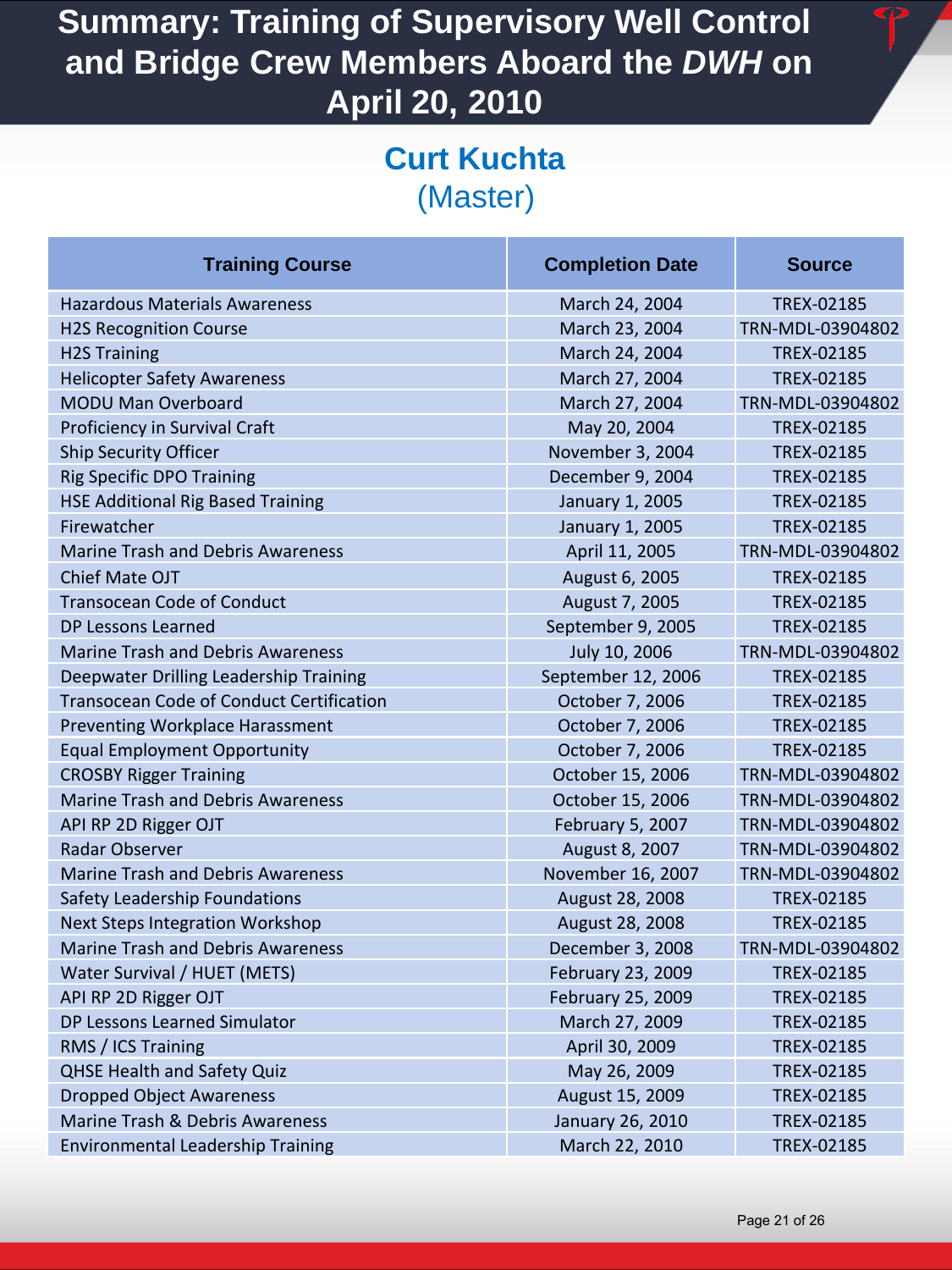# **David Young**  (Chief Mate)

| <b>Training Course</b>                                  | <b>Completion Date</b> | <b>Source</b>     |
|---------------------------------------------------------|------------------------|-------------------|
| Tankerman / PIC                                         | April 30, 1999         | TREX-02185        |
| <b>STCW Personal Safety &amp; Social Responsibility</b> | May 7, 2001            | <b>TREX-02185</b> |
| <b>STCW Elementary First Aid</b>                        | May 9, 2001            | TREX-02185        |
| <b>Advanced Marine Firefighting</b>                     | May 12, 2001           | TRN-MDL-03943237  |
| <b>STCW Automatic Radar Plotting Aids (ARPA)</b>        | May 12, 2001           | <b>TREX-02185</b> |
| <b>STCW Bridge Resource Management</b>                  | May 23, 2001           | TREX-02185        |
| <b>GMDSS General Certification</b>                      | June 10, 2001          | TREX-02185        |
| <b>STCW Visual Communication / Flashing Light</b>       | January 15, 2005       | TREX-02185        |
| <b>STCW Marine Compulsion</b>                           | March 25, 2005         | <b>TREX-02185</b> |
| <b>Radar Observer Recertification</b>                   | March 3, 2006          | TREX-02185        |
| <b>Nautical Institute DP Induction Course</b>           | May 19, 2006           | <b>TREX-02185</b> |
| DP Basic Operator Course (Kongsberg)                    | May 19, 2006           | TRN-MDL-03943237  |
| Preventing Workplace Harassment                         | September 28, 2006     | TREX-02185        |
| <b>Equal Employment Opportunity</b>                     | September 28, 2006     | TREX-02185        |
| <b>Transocean Code of Conduct</b>                       | September 29, 2006     | TREX-02185        |
| <b>Personal Survival</b>                                | October 3, 2006        | TRN-MDL-03943237  |
| <b>Ship Security Briefing (ISPS)</b>                    | October 5, 2006        | <b>TREX-02185</b> |
| <b>Marine Trash and Debris Awareness</b>                | October 5, 2006        | TRN-MDL-03943237  |
| API RP 2D Rigger OJT                                    | October 5, 2006        | TRN-MDL-03943237  |
| Training for Optimum Performance                        | October 5, 2006        | TREX-02185        |
| <b>STCW Basic Fire Fighting</b>                         | October 5, 2006        | TREX-02185        |
| <b>International Safety Management</b>                  | October 5, 2006        | TREX-02185        |
| <b>IADC Rig Pass Certification</b>                      | October 5, 2006        | <b>TREX-02185</b> |
| <b>Helicopter Safety Awareness</b>                      | October 5, 2006        | TREX-02185        |
| <b>Hazardous Materials Awareness</b>                    | October 5, 2006        | TREX-02185        |
| <b>Transocean Code of Conduct Certification</b>         | October 13, 2006       | TREX-02185        |
| Permit to Work OJT                                      | October 18, 2006       | TREX-02185        |
| <b>Pathogens Awareness</b>                              | October 18, 2006       | <b>TREX-02185</b> |
| Firewatcher                                             | October 18, 2006       | TREX-02185        |
| <b>Fall Protection Awareness</b>                        | October 18, 2006       | <b>TREX-02185</b> |
| <b>Elementary First Aid OJT</b>                         | October 18, 2006       | <b>TREX-02185</b> |
| <b>Confined Space Entry</b>                             | October 18, 2006       | TREX-02185        |
| <b>HSE OJT</b>                                          | October 25, 2006       | TREX-02185        |
| <b>HSE Additional Rig Based Training</b>                | October 30, 2006       | TREX-02185        |
| <b>Dynamic Positioning Operator OJT</b>                 | January 19, 2007       | TREX-02185        |
| <b>Rig Specific DPO Training</b>                        | January 23, 2007       | TREX-02185        |
| <b>Dynamic Positioning Operator OJT</b>                 | January 24, 2007       | TREX-02185        |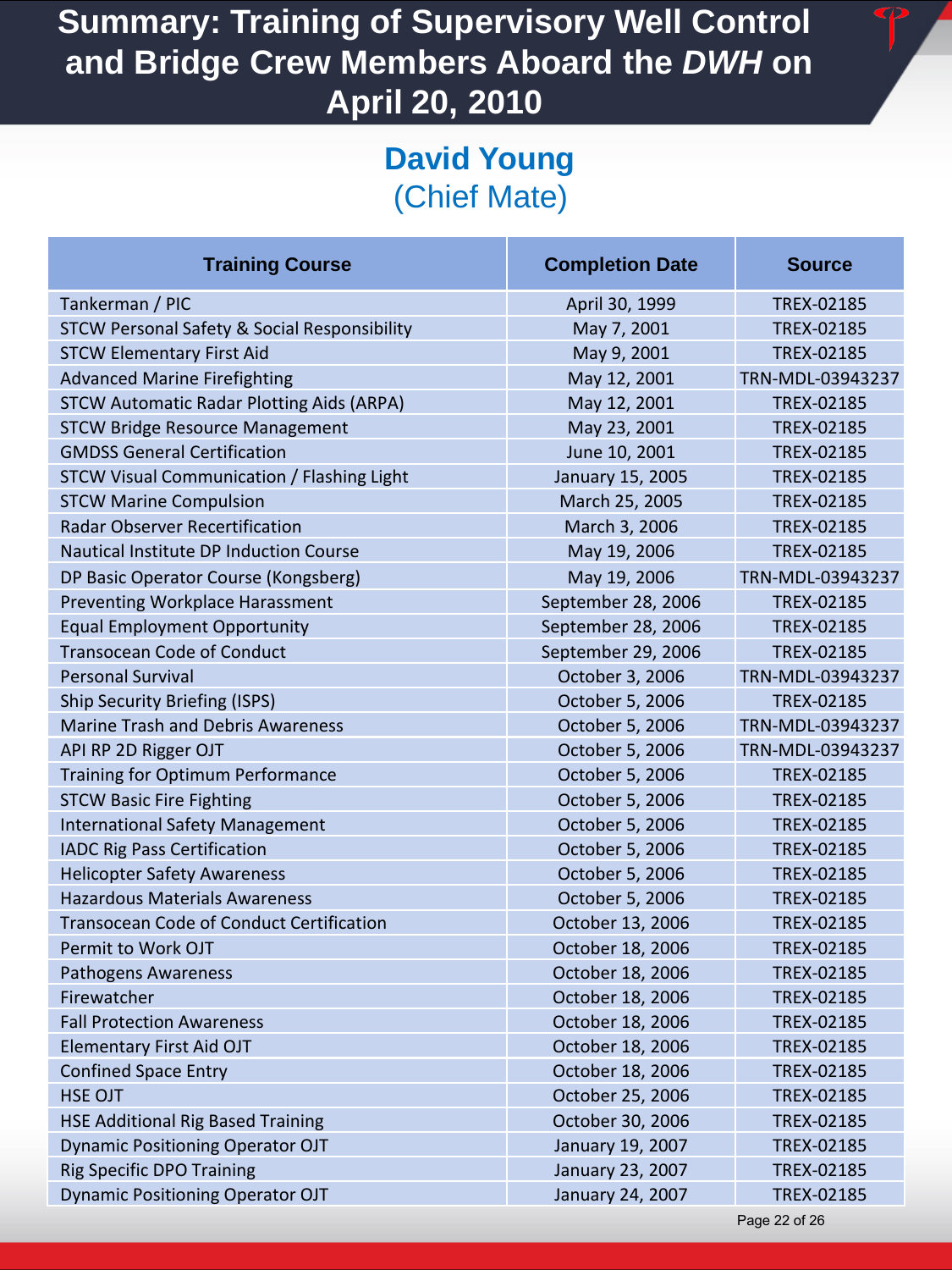## **David Young**  (Chief Mate)

| <b>Training Course</b>                        | <b>Completion Date</b> | <b>Source</b>     |
|-----------------------------------------------|------------------------|-------------------|
| <b>Comprehensive Stability</b>                | February 23, 2007      | TREX-02185        |
| Nautical Institute DP Simulator Course        | April 30, 2007         | TREX-02185        |
| DP Advanced Operator Course (Kongsberg)       | May 4, 2007            | TRN-MDL-03943237  |
| Deepwater Drilling Leadership Training        | May 10, 2007           | TREX-02185        |
| <b>STCW Ship Handling</b>                     | October 19, 2007       | TREX-02185        |
| DP Operators Certificate (Nautical Institute) | November 16, 2007      | TRN-MDL-03943237  |
| <b>STCW Cargo Handling</b>                    | November 30, 2007      | TREX-02185        |
| <b>STCW Cargo Handling</b>                    | February 15, 2008      | TREX-02185        |
| Water Survival / HUET (METS)                  | July 16, 2008          | TREX-02185        |
| API RP 2D Rigger OJT                          | October 15, 2008       | TREX-02185        |
| <b>DP Lessons Learned</b>                     | December 11, 2008      | TREX-02185        |
| <b>STCW Shipboard Management</b>              | January 23, 2009       | TREX-02185        |
| <b>STCW Watchkeeping</b>                      | March 13, 2009         | TREX-02185        |
| <b>STCW Navigation</b>                        | May 1, 2009            | TREX-02185        |
| <b>QHSE Health and Safety Quiz</b>            | May 25, 2009           | <b>TREX-02185</b> |
| Chief Mate OJT                                | June 29, 2009          | TREX-02185        |
| Dropped Object Awareness - Rig                | August 9, 2009         | TREX-02185        |
| Dropped Object Awareness - Onshore            | August 9, 2009         | TREX-02185        |
| <b>Environmental Leadership Training</b>      | August 13, 2009        | TREX-02185        |
| Top Set Investigation: 1 Day                  | October 12, 2009       | TREX-02185        |
| RMS / ICS Training                            | October 15, 2009       | TREX-02185        |
| <b>Ship Security Officer</b>                  | November 24, 2009      | TREX-02185        |
| Safety Leadership Foundations                 | December 8, 2009       | TREX-02185        |
| Marine Trash & Debris Awareness               | January 6, 2010        | TREX-02185        |
| <b>IADC WellCAP Supervisor Level</b>          | February 19, 2010      | <b>TREX-02185</b> |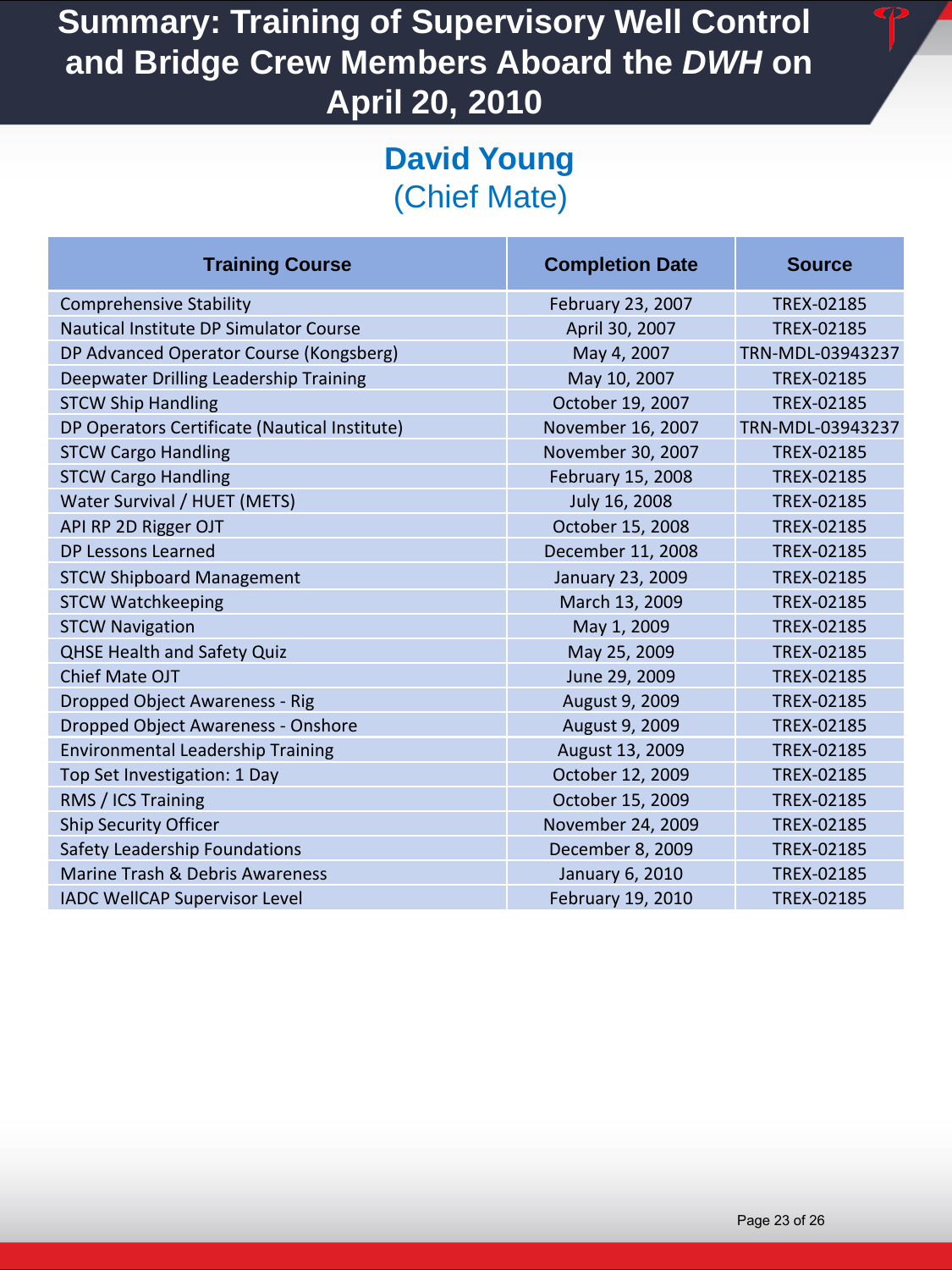# **Yancy Keplinger**  (Senior DPO)

| <b>Training Course</b>                                    | <b>Completion Date</b> | <b>Source</b>     |
|-----------------------------------------------------------|------------------------|-------------------|
| <b>Entry Level Start Train</b>                            | September 21, 1998     | TRN-MDL-03904248  |
| <b>Fall Protection Awareness</b>                          | April 10, 1999         | TREX-02185        |
| Painter / Seaman OJT                                      | April 14, 1999         | TRN-MDL-03904248  |
| <b>Forklift Certifications</b>                            | May 18, 1999           | TRN-MDL-03904248  |
| <b>Safety Management System</b>                           | June 18, 1999          | TRN-MDL-03904248  |
| Able Bodied Seaman OJT                                    | October 7, 1999        | TRN-MDL-03904248  |
| <b>STCW Personal Safety &amp; Personal Responsibility</b> | April 29, 2000         | TREX-02185        |
| <b>Elementary First Aid OJT</b>                           | April 29, 2000         | TREX-02185        |
| <b>STCW Basic Fire Fighting</b>                           | May 3, 2000            | TREX-02185        |
| <b>Scaffold Building</b>                                  | May 19, 2000           | TREX-02185        |
| Tankerman / PIC                                           | June 5, 2000           | TREX-02185        |
| <b>Helicopter Landing Officer</b>                         | March 1, 2001          | TREX-02185        |
| <b>Fast Rescue Boat Course</b>                            | August 22, 2001        | TRN-MDL-03904248  |
| API RP 2D Rigger                                          | August 15, 2001        | TRN-MDL-03904248  |
| Permit to Work OJT                                        | September 12, 2001     | TREX-02185        |
| <b>Forklift Truck Awareness OJT</b>                       | October 27, 2001       | TREX-02185        |
| <b>Confined Space Entry</b>                               | February 6, 2002       | <b>TREX-02185</b> |
| Roustabout OJT                                            | March 20, 2002         | TREX-02185        |
| <b>Hazardous Communications (HAZCOM)</b>                  | August 27, 2002        | TRN-MDL-03904248  |
| <b>Hazardous Materials Awareness</b>                      | August 27, 2002        | TREX-02185        |
| <b>Induction OJT</b>                                      | September 12, 2002     | TREX-02185        |
| <b>HSE OJT</b>                                            | December 17, 2002      | TREX-02185        |
| Pathogens Awareness                                       | January 1, 2003        | <b>TREX-02185</b> |
| <b>International Safety Management</b>                    | April 9, 2003          | <b>TREX-02185</b> |
| <b>Helicopter Safety Awareness</b>                        | April 29, 2003         | TREX-02185        |
| <b>Nautical Institute DP Induction Course</b>             | June 27, 2003          | TREX-02185        |
| <b>Proficiency in Survival Craft</b>                      | August 1, 2003         | TREX-02185        |
| Nautical Institute DP Simulator Course                    | October 31, 2003       | TREX-02185        |
| <b>Radar Observer</b>                                     | December 5, 2003       | TRN-MDL-03904248  |
| <b>STCW Automatic Radar Plotting Aids (ARPA)</b>          | December 12, 2003      | TREX-02185        |
| <b>SDP Drilling Simulation</b>                            | January 23, 2004       | TRN-MDL-03904248  |
| <b>Dynamic Positioning Operator OJT</b>                   | February 6, 2004       | TREX-02185        |
| <b>GMDSS General Certification</b>                        | March 10, 2004         | TREX-02185        |
| Marine Trash and Debris Refresher                         | March 15, 2004         | TRN-MDL-03904248  |
| <b>STCW Advanced Fire Fighting</b>                        | May 28, 2004           | TREX-02185        |
| <b>Comprehensive Stability</b>                            | October 1, 2004        | TREX-02185        |
| <b>IADC Rig Pass Certification</b>                        | October 8, 2004        | TREX-02185        |
|                                                           |                        | Page 24 of 26     |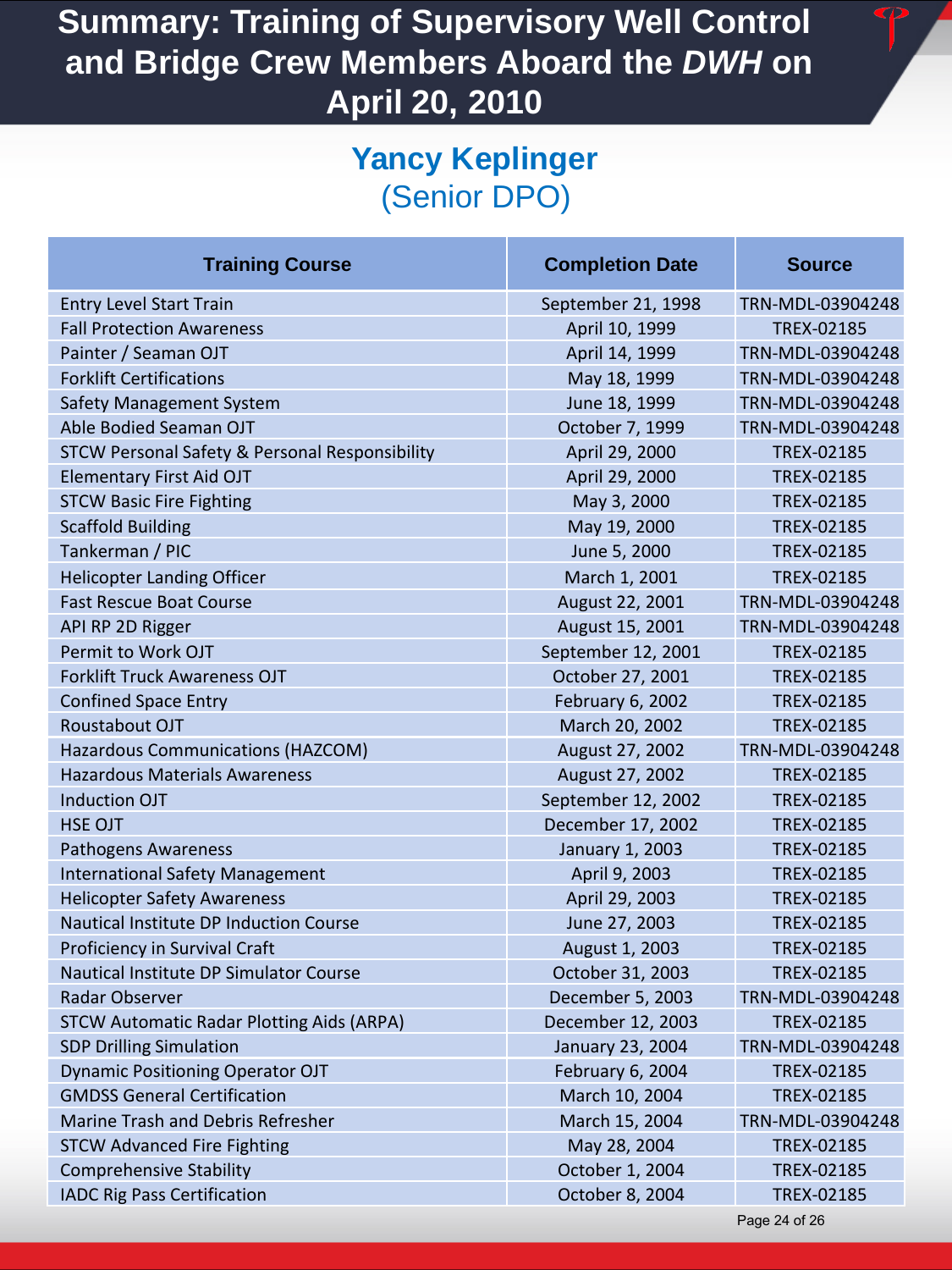# **Yancy Keplinger**  (Senior DPO)

| <b>Training Course</b>                          | <b>Completion Date</b> | <b>Source</b>     |
|-------------------------------------------------|------------------------|-------------------|
| <b>DPO Certification Course</b>                 | October 22, 2004       | TRN-MDL-03904248  |
| <b>Rig Specific DPO Training</b>                | November 5, 2004       | TREX-02185        |
| <b>STCW Bridge Resource Management</b>          | November 10, 2004      | TREX-02185        |
| <b>STCW Elementary First Aid</b>                | November 11, 2004      | TREX-02185        |
| <b>Ballast Control Operator</b>                 | November 19, 2004      | TRN-MDL-03904248  |
| <b>HSE Additional Rig Based Training</b>        | January 1, 2005        | <b>TREX-02185</b> |
| Firewatcher                                     | January 1, 2005        | TREX-02185        |
| <b>Marine Trash and Debris Awareness</b>        | April 1, 2005          | TRN-MDL-03904248  |
| <b>STCW Medical Care Provider</b>               | April 21, 2005         | TREX-02185        |
| Water / Helicopter Survival Training            | June 3, 2005           | TRN-MDL-03904248  |
| <b>Equal Employment Opportunity</b>             | August 3, 2005         | TREX-02185        |
| <b>Transocean Code of Conduct</b>               | August 3, 2005         | TREX-02185        |
| <b>DP Lessons Learned</b>                       | August 24, 2005        | TREX-02185        |
| API RP 2D Rigger                                | October 22, 2005       | TRN-MDL-03904248  |
| Preventing Workplace Harassment                 | March 15, 2006         | <b>TREX-02185</b> |
| <b>Marine Trash and Debris Awareness</b>        | July 11, 2006          | TRN-MDL-03904248  |
| Deepwater Drilling Leadership Training          | September 12, 2006     | <b>TREX-02185</b> |
| <b>Transocean Code of Conduct Certification</b> | September 23, 2006     | <b>TREX-02185</b> |
| Search and Rescue                               | March 18, 2007         | TRN-MDL-03904248  |
| <b>STCW Emergency Procedures</b>                | May 16, 2007           | TREX-02185        |
| <b>Marine Trash and Debris Awareness</b>        | July 25, 2007          | TRN-MDL-03904248  |
| API RP 2D Rigger                                | November 22, 2007      | TRN-MDL-03904248  |
| <b>STCW Emergency Procedures</b>                | May 16, 2007           | <b>TREX-02185</b> |
| <b>STCW Navigation</b>                          | January 25, 2008       | <b>TREX-02185</b> |
| Mobile Offshore Drilling Units                  | March 14, 2008         | TRN-MDL-03904248  |
| <b>Marine Trash and Debris Awareness</b>        | July 29, 2008          | TRN-MDL-03904248  |
| Water Survival / HUET (METS)                    | November 10, 2008      | TREX-02185        |
| <b>Radar Observer Recertification</b>           | November 24, 2008      | TREX-02185        |
| DP Lessons Learned Simulator                    | March 27, 2009         | TREX-02185        |
| RMS / ICS Training                              | April 30, 2009         | TREX-02185        |
| <b>Dropped Object Awareness</b>                 | August 10, 2009        | TREX-02185        |
| Marine Trash & Debris Awareness                 | August 15, 2009        | TREX-02185        |
| <b>Environmental Leadership Training</b>        | August 25, 2009        | TREX-02185        |
| Safety Leadership Foundations                   | December 8, 2009       | TREX-02185        |
| API RP 2D Rigger OJT                            | December 30, 2009      | TREX-02185        |
| <b>STCW Stability</b>                           | April 2, 2010          | TREX-02185        |
| <b>STCW Cargo Handling</b>                      | April 9, 2010          | TREX-02185        |
|                                                 |                        | Page 25 of 26     |